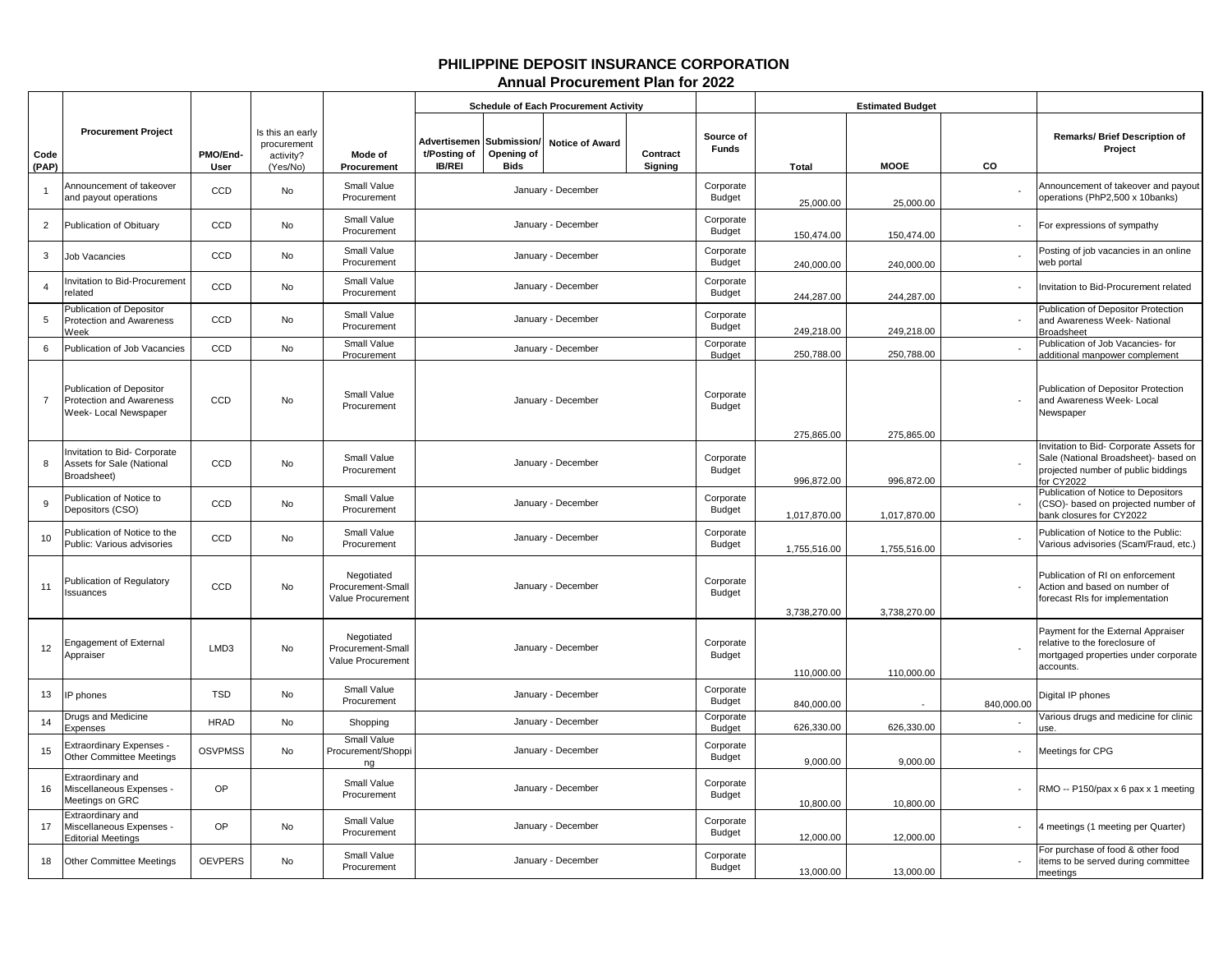| 19 | FOR AHC-RELATED CASES                                                                                                                                              | LAS            | No | Small Value<br>Procurement/Shoppi<br>ng | January - December         | Corporate<br>Budget        | 18,000.00 | 18,000.00 | <b>Committee Meetings</b>                                                                                       |
|----|--------------------------------------------------------------------------------------------------------------------------------------------------------------------|----------------|----|-----------------------------------------|----------------------------|----------------------------|-----------|-----------|-----------------------------------------------------------------------------------------------------------------|
| 20 | Expenses on travel<br>assignment due to constraints                                                                                                                | <b>DIS</b>     | No | Small Value<br>Procurement              | January - December         | Corporate<br>Budget        | 19,600.00 | 19,600.00 | For purchase of food and other food<br>supplies to be served and used during<br>CSO Briefings                   |
| 21 | Extraordinary and<br>Miscellaneous Expenses<br>Corporate Giveaways/Tokens<br>c/o OP)                                                                               | OP             | No | Small Value<br>Procurement              | January - December         | Corporate<br>Budget        | 20,000.00 | 20,000.00 | Greeting cards for distribution of OP<br>CEO                                                                    |
| 22 | OTHER INTERNAL<br><b>MEETINGS</b>                                                                                                                                  | LAS            | No | Small Value<br>Procurement              | January - December         | Corporate<br>Budget        | 24,000.00 | 24,000.00 | Various sectoral concerns                                                                                       |
| 23 | Extraordinary and<br>Miscellaneous Expenses<br>Public<br>Relations/Meetings/Consultati<br>ons/Fora/Seminars/Conferen<br>ces w/ Other<br>Organizations/Institutions | OP             | No | Small Value<br>Procurement              | January - December         | Corporate<br>Budget        | 24,000.00 | 24,000.00 | Meetings with service providers,<br>consultants and other external<br>stakeholders                              |
| 24 | Extraordinary and<br>Miscellaneous Expenses -<br>Corporate Giveaways/Tokens                                                                                        | OP             | No | Small Value<br>Procurement              | May-June /October-December | Corporate<br>Budget        | 25,000.00 | 25,000.00 | Keychain/Key tags with logo                                                                                     |
| 25 | Extraordinary and<br>Miscellaneous Expenses -<br>Corporate Giveaways/Tokens<br>(9)                                                                                 | OP             | No | Small Value<br>Procurement              | May -June/October-December | Corporate<br><b>Budget</b> | 25,000.00 | 25,000.00 | Piggy bank w/ design/logo                                                                                       |
| 26 | <b>Extraordinary Expenses -</b><br>Conference w/ Other<br>Organizations/ Institutions                                                                              | <b>OSVPMSS</b> | No | Small Value<br>Procurement              | January - December         | Corporate<br>Budget        | 28,000.00 | 28,000.00 | For OSVP-MSS and CG                                                                                             |
| 27 | Extraordinary and<br>Miscellaneous Expenses -<br>Others - Nomination to<br>Media/PR Awards                                                                         | OP             | No | Negotiated<br>Procurement               | January - December         | Corporate<br>Budget        | 30,000.00 | 30,000.00 | Fee for nomination to media/ PR<br>awards                                                                       |
| 28 | Extraordinary and<br>Miscellaneous Expenses -<br>Corporate Giveaways/Tokens<br>(4)                                                                                 | OP             | No | Small Value<br>Procurement              | May-June /October-December | Corporate<br>Budget        | 30,000.00 | 30,000.00 | Cardholder w/logo                                                                                               |
| 29 | Extraordinary and<br>Miscellaneous Expenses -<br>Corporate Giveaways/Tokens<br>(8)                                                                                 | OP             | No | Small Value<br>Procurement/Shoppi<br>ng | May-June/October-December  | Corporate<br>Budget        | 30,000.00 | 30,000.00 | Facemask w/design/logo                                                                                          |
| 30 | Public<br>Relations/Meetings/Consultati<br>ons/Fora/Seminars with other<br>Organizations/Institutions                                                              | LAS            | No | Small Value<br>Procurement              | January-December           | Corporate<br>Budget        | 36,000.00 | 36,000.00 | Various Concerns (Legal, Audit,<br>Investigative and Administrative)-<br>P36,000 (12 events)                    |
| 31 | Extraordinary and<br>Miscellaneous Expenses -<br><b>ERMC Meeting</b>                                                                                               | OP             | No | Small Value<br>Procurement              | January-December           | Corporate<br>Budget        | 43,200.00 | 43,200.00 | c/o RMO -- P300/pax x 12 pax x 1<br>meeting)                                                                    |
| 32 | Extraordinary and<br>Miscellaneous Expenses -<br>Conduct of PDIC Regional<br>Hubs                                                                                  | OP             | No | Small Value<br>Procurement              | January-December           | Corporate<br>Budget        | 50,000.00 | 50,000.00 | P10,000 x 5 events                                                                                              |
| 33 | Extraordinary and<br>Miscellaneous Expenses -<br>Corporate Giveaways/Tokens<br>(10)                                                                                | OP             | No | Small Value<br>Procurement/Shoppi<br>ng | January-December           | Corporate<br>Budget        | 50,000.00 | 50,000.00 | Box w/design and logo                                                                                           |
| 34 | <b>GCAA SPORTS ACTIVITIES</b>                                                                                                                                      | <b>OSVPCSS</b> | No | Small Value<br>Procurement/Shoppi<br>ng | January-December           | Corporate<br>Budget        | 60,000.00 | 60,000.00 | Advocacy events/activities as may be<br>directed by Management                                                  |
| 35 | <b>ACTIVITIES NECESSARY</b><br>TO PROTECT THE<br><b>INTEGRITY OF THE</b><br>CORPORATION/CARRY<br>OUT THE MANDATE OR<br>ENHANCE THE IMAGE OF<br>THE CORPORATION     | <b>OSVPCSS</b> | No | Small Value<br>Procurement              | January-December           | Corporate<br>Budget        | 70,000.00 | 70,000.00 | Public<br>relations/meetings/consultation<br>Fora/Seminars/Conferences with other<br>Organizations/Institutions |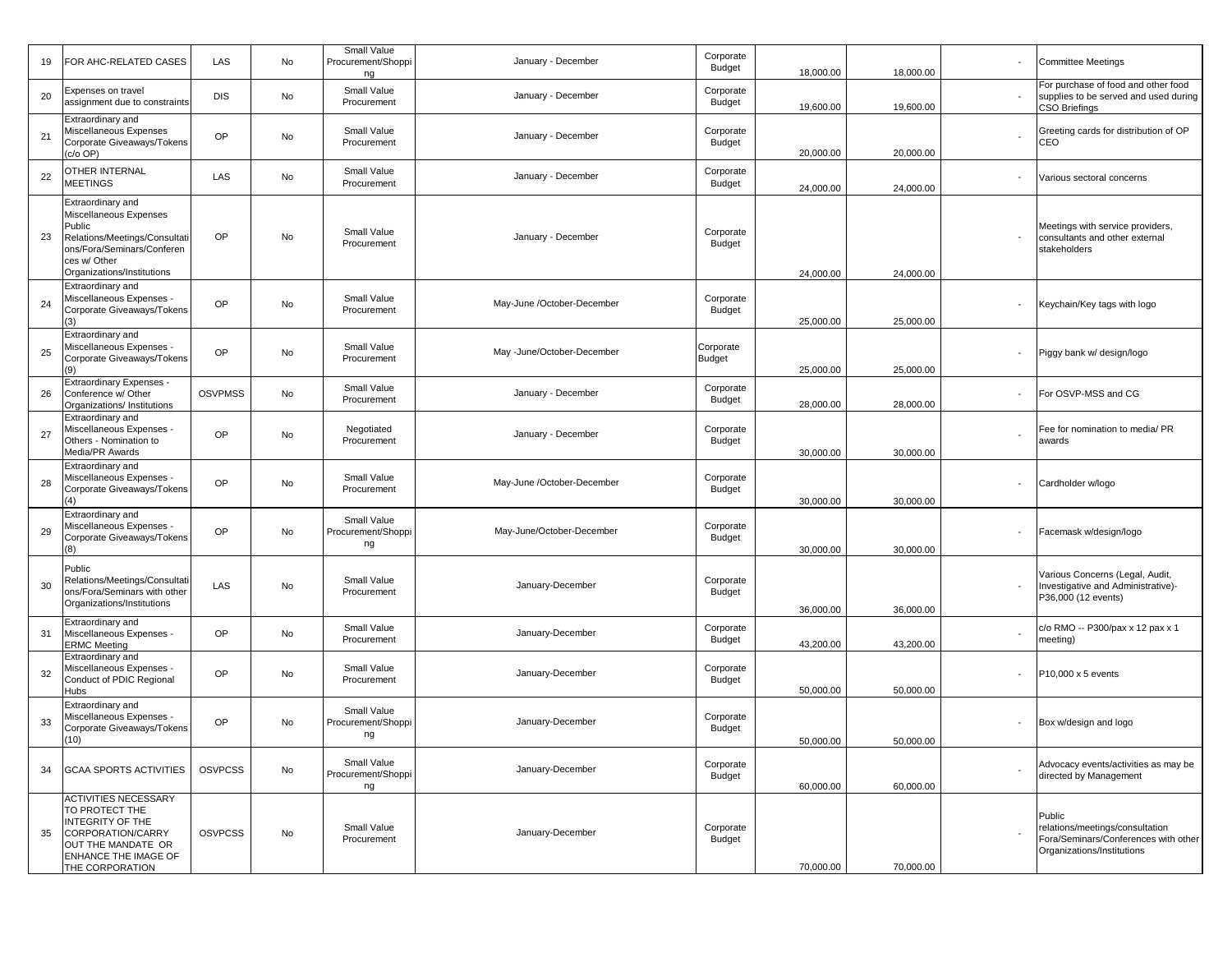| 36 | INDIVIDUAL MEMBERSHIP<br>TO PROFESSIONAL<br>ORGANIZATIONS/<br>ASSOCIATIONS AS A PRE-<br>REQUISITE TO THE<br>RENEWAL OF A<br>PROFESSIONAL LICENSE                    | LAS            | No | Negotiated<br>Procurement               | January-December          | Corporate<br>Budget | 86,000.00  | 86,000.00  |        | Renewal of IBP Annual Membership<br>Dues                                                                                                                                                                       |
|----|---------------------------------------------------------------------------------------------------------------------------------------------------------------------|----------------|----|-----------------------------------------|---------------------------|---------------------|------------|------------|--------|----------------------------------------------------------------------------------------------------------------------------------------------------------------------------------------------------------------|
| 37 | Extraordinary and<br>Miscellaneous Expenses To<br>Organizations or Individuals<br>from Outside of PDIC                                                              | <b>OP</b>      | No | Small Value<br>Procurement              | January-December          | Corporate<br>Budget | 96,000.00  | 96,000.00  |        | Extending sympathy to bereaved<br>stakeholders within the year                                                                                                                                                 |
| 38 | Media Relations/ Meetings/<br>Consultations/ Linkaging w/<br>Other Organizations/<br>Institutions                                                                   | <b>OEVPRLS</b> | No | Small Value<br>Procurement              | January-December          | Corporate<br>Budget | 99,000.00  | 99,000.00  |        | Meetings w/ other Agencies (Gov't &<br>Private/ Banks)                                                                                                                                                         |
| 39 | Extraordinary and<br>Miscellaneous Expenses -<br>Congratulatory Tokens/<br><b>Flowers to Government</b><br>Agencies                                                 | OP             | No | Small Value<br>Procurement              | January-December          | Corporate<br>Budget | 100,000.00 | 100,000.00 |        | For Head of Stakeholders/Partners;<br>and Founding Anniversary of local<br>institutional partners of PDIC                                                                                                      |
| 40 | Extraordinary and<br>Miscellaneous Expenses -<br>Corporate Giveaways/Tokens<br>(7)                                                                                  | OP             | No | Small Value<br>Procurement              | May-June/October-December | Corporate<br>Budget | 100,000.00 | 100,000.00 |        | Tote bag w/logo                                                                                                                                                                                                |
| 41 | Extraordinary and<br>Miscellaneous Expenses -<br>Corporate Giveaways/Tokens<br>(11)                                                                                 | <b>OP</b>      | No | Small Value<br>Procurement              | May-June/October-December | Corporate<br>Budget | 100,000.00 | 100,000.00 |        | Ballpen (plastic) with logo printing                                                                                                                                                                           |
| 42 | Extraordinary and<br>Miscellaneous Expenses<br>Public<br>Relations/Meetings/Consultati<br>ons/Fora/Seminars/Conferen<br>ces w/ Other<br>Organizations/Institutions. | OP             | No | Small Value<br>Procurement/Shoppi<br>ng | January-December          | Corporate<br>Budget | 110,000.00 | 110,000.00 |        | Preparatory Meetings for<br>BAWS/MOU/FinLit, Caravan, Regional<br>Hubs, Linkaging with bank groups,<br>and other institutions/stakeholders                                                                     |
| 43 | Public<br>Relations/Meetings/Consultati<br>ons/Fora/Seminars/Conferen<br>ces with Other<br>Organizations/Institutions                                               | <b>DIS</b>     | No | Small Value<br>Procurement              | January-December          | Corporate<br>Budget | 115,000.00 | 115,000.00 |        | For purchase of food & other food<br>supplies to be served & used during<br>meetings of DIS with Other Agencies                                                                                                |
| 44 | <b>Other Committee Meetings</b>                                                                                                                                     | <b>DIS</b>     | No | Small Value<br>Procurement              | January-December          | Corporate<br>Budget | 136,800.00 | 136,800.00 |        | For purchase of food & other food<br>items to be served during committee<br>meetings                                                                                                                           |
| 45 | Extraordinary and<br>Miscellaneous Expenses -<br>Corporate Giveaways/Tokens                                                                                         | OP             | No | Small Value<br>Procurement              | May-June/October-December | Corporate<br>Budget | 150,000.00 | 150,000.00 |        | Powerbank with logo                                                                                                                                                                                            |
| 46 | Extraordinary and<br>Miscellaneous Expenses -<br>Corporate Giveaways/Tokens<br>(5)                                                                                  | OP             | No | Small Value<br>Procurement              | May-June/October-December | Corporate<br>Budget | 150,000.00 | 150,000.00 |        | Tumbler w/logo                                                                                                                                                                                                 |
| 47 | Extraordinary and<br>Miscellaneous Expenses -<br>Corporate Giveaways/Tokens<br>(6)                                                                                  | OP             | No | Small Value<br>Procurement              | May-June/October-December | Corporate<br>Budget | 150.000.00 | 150,000.00 |        | Umbrella w/logo                                                                                                                                                                                                |
| 48 | Extraordinary and<br>Miscellaneous Expenses -<br>Corporate Giveaways/Tokens<br>(13)                                                                                 | OP             | No | Small Value<br>Procurement              | May-June/October-December | Corporate<br>Budget | 150,000.00 | 150,000.00 | $\sim$ | T-Shirt with print                                                                                                                                                                                             |
| 49 | Extraordinary and<br>Miscellaneous Expenses -<br>Corporate Giveaways/Tokens<br>(14)                                                                                 | OP             | No | Small Value<br>Procurement              | May-June/October-December | Corporate<br>Budget | 150,000.00 | 150,000.00 |        | USB with engraving/logo                                                                                                                                                                                        |
| 50 | Relations/<br>Meetings/Consultations/Fora/<br>Seminars/Conferences with<br>other<br>organizations/Institutions                                                      | <b>OEVPERS</b> | No | Small Value<br>Procurement              | January-December          | Corporate<br>Budget | 160,000.00 | 160,000.00 |        | For purchase of food and other food<br>supplies including miscellaneous<br>items (e.g., coffee filter, dishwashing<br>liquid, tissue, table napkin, sponge,<br>etc.) served and used during meetings<br>of ERS |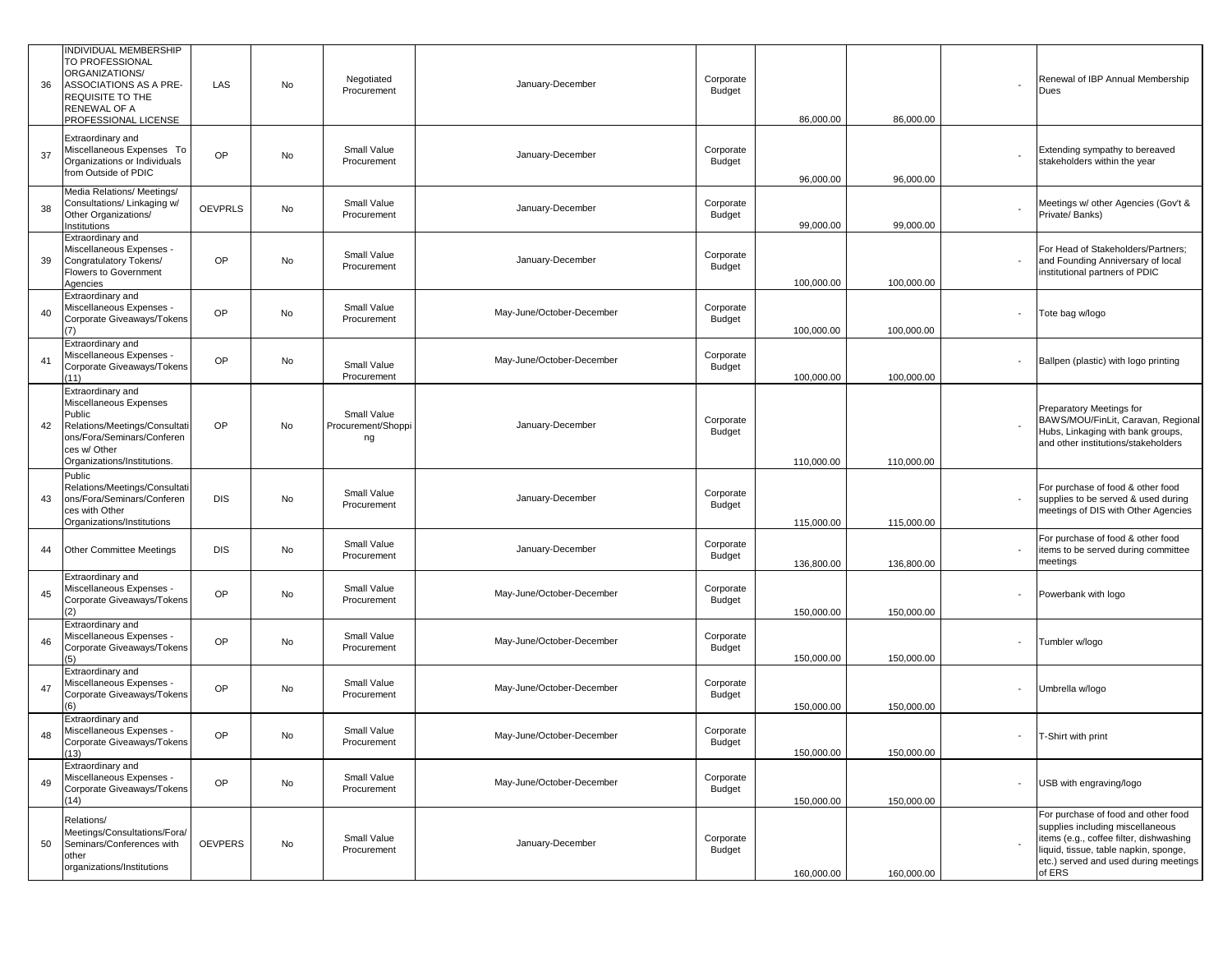| -51 | <b>Extraordinary Expenses</b><br>Other Internal Meetings                                                                                                           | <b>OSVPMSS</b> | No | Small Value<br>Procurement | January-December          | Corporate<br>Budget        | 164,000.00 | 164,000.00 | For OSVP-MSS, CPG, CG                                                                                                  |
|-----|--------------------------------------------------------------------------------------------------------------------------------------------------------------------|----------------|----|----------------------------|---------------------------|----------------------------|------------|------------|------------------------------------------------------------------------------------------------------------------------|
| 52  | PARTICIPATION TO OTHER<br><b>ACTIVITIES OF OTHER</b><br>GOVERNMENT AGENCIES                                                                                        | <b>OSVPCSS</b> | No | Small Value<br>Procurement | January-December          | Corporate<br>Budget        | 180,000.00 | 180,000.00 | Fun Run and other Directives from<br>CSC, DOF and other government<br>agencies                                         |
| 53  | Extraordinary and<br>Miscellaneous Expenses -<br>MOA/MOU Signing with<br>government partners/like-<br>minded institutions and bank<br>groups                       | OP             | No | Small Value<br>Procurement | January-December          | Corporate<br><b>Budget</b> | 200,000.00 | 200,000.00 | P50k x 4 activities                                                                                                    |
| 54  | Extraordinary and<br>Miscellaneous Expenses -<br>PDIC Caravan (Depositor<br>Protection and Awareness<br>Week)                                                      | OP             | No | Small Value<br>Procurement | January-December          | Corporate<br>Budget        | 200,000.00 | 200,000.00 | For bankers/businessmen/real estate<br>brokers                                                                         |
| 55  | Extraordinary and<br>Miscellaneous Expenses -<br>Corporate Giveaways/Tokens<br>(1)                                                                                 | OP             | No | Small Value<br>Procurement | May-June/October-December | Corporate<br>Budget        | 200,000.00 | 200,000.00 | Notebook with powerbank and<br>connector w/PDIC logo                                                                   |
| 56  | Extraordinary and<br>Miscellaneous Expenses -<br>Corporate Giveaways/Tokens<br>(12)                                                                                | OP             | No | Small Value<br>Procurement | May-June/October-December | Corporate<br>Budget        | 200,000.00 | 200,000.00 | Ballpen (metal) with logo engraving                                                                                    |
| 57  | <b>ODD PROJECTS</b>                                                                                                                                                | <b>OSVPCSS</b> | No | Small Value<br>Procurement | January-December          | Corporate<br>Budget        | 200,000.00 | 200,000.00 | Compensation package (2)<br>reorganization (3) Succession<br>Planning Phase (4) Change<br>management Team & (5)        |
| 58  | Meetings within or outside<br>unit                                                                                                                                 | <b>OEVPERS</b> | No | Small Value<br>Procurement | January-December          | Corporate<br><b>Budget</b> | 234,600.00 | 234,600.00 | To be used during meetings within or<br>outside unit of ERS                                                            |
| 59  | <b><i>MEETINGS WITHIN OR</i></b><br><b>OUTSIDE UNIT</b>                                                                                                            | <b>OSVPCSS</b> | No | Small Value<br>Procurement | January-December          | Corporate<br>Budget        | 259,160.00 | 259,160.00 | Covers the meetings conducted from<br>January to December                                                              |
| 60  | SPECIAL<br>EVENTS/ACTIVITIES OF<br>THE CORPORATION -<br>Corporate Philosophy                                                                                       | <b>OSVPCSS</b> | No | Small Value<br>Procurement | January-December          | Corporate<br><b>Budget</b> | 276,000.00 | 276,000.00 | Corporate Philosophy, FSI and Other<br>Advocacy/Learning Incentives and<br>Meetings with Various Training<br>Providers |
| 61  | Committee Meetings                                                                                                                                                 | <b>OEVPRLS</b> | No | Small Value<br>Procurement | January-December          | Corporate<br><b>Budget</b> | 300,000.00 | 300,000.00 | RLSG Committees (RDC & LRC)<br>Meetings and ISO (AMDG & LMG)<br>Meetings                                               |
| 62  | Corporate Giveaways/Tokens                                                                                                                                         | <b>OSVPCSS</b> | No | Small Value<br>Procurement | January-December          | Corporate<br><b>Budget</b> | 336,000.00 | 336,000.00 | To be given away to birthday<br>celebrants                                                                             |
| 63  | Meetings within or outside<br>unit                                                                                                                                 | <b>OEVPRLS</b> | No | Small Value<br>Procurement | January-December          | Corporate<br><b>Budget</b> | 360,000.00 | 360,000.00 | Sectoral/ Group/ Department Meetings                                                                                   |
| 64  | BEREAVEMENT AS<br><b>EXPRESSION OF</b><br>SYMPATHY                                                                                                                 | <b>OSVPCSS</b> | No | Small Value<br>Procurement | January-December          | Corporate<br>Budget        | 360,000.00 | 360,000.00 | Covers the Deceased members and<br>Immediate Family Members of PDIC<br>Employees                                       |
| 65  | Extraordinary and<br>Miscellaneous Expenses<br>Public<br>Relations/Meetings/Consultati<br>ons/Fora/Seminars/Conferen<br>ces w/ Other<br>Organizations/Institutions | OP             | No | Small Value<br>Procurement | January-December          | Corporate<br><b>Budget</b> | 400,000.00 | 400,000.00 | Conduct of press briefings and<br>meetings with media (as deemed<br>necessary)                                         |
| 66  | Extraordinary and<br>Miscellaneous Expenses -<br>PDIC Caravan                                                                                                      | OP             | No | Small Value<br>Procurement | January-December          | Corporate<br><b>Budget</b> | 400,000.00 | 400,000.00 | P400K (P200K x 2 events)                                                                                               |
| 67  | <b>Extraordinary Expenses -</b><br>Committee (Excom/ Mancom)<br>Meetings                                                                                           | <b>OSVPMSS</b> | No | Small Value<br>Procurement | January-December          | Corporate<br>Budget        | 400,000.00 | 400,000.00 | Excom, Mancom                                                                                                          |
| 68  | <b>GAD RELATED ACTIVITIES</b><br><b>PCW</b>                                                                                                                        | <b>OSVPCSS</b> | No | Small Value<br>Procurement | January-December          | Corporate<br><b>Budget</b> | 420,000.00 | 420,000.00 | Participation in PCW-organized<br>events; 18-day campaign to end VAW                                                   |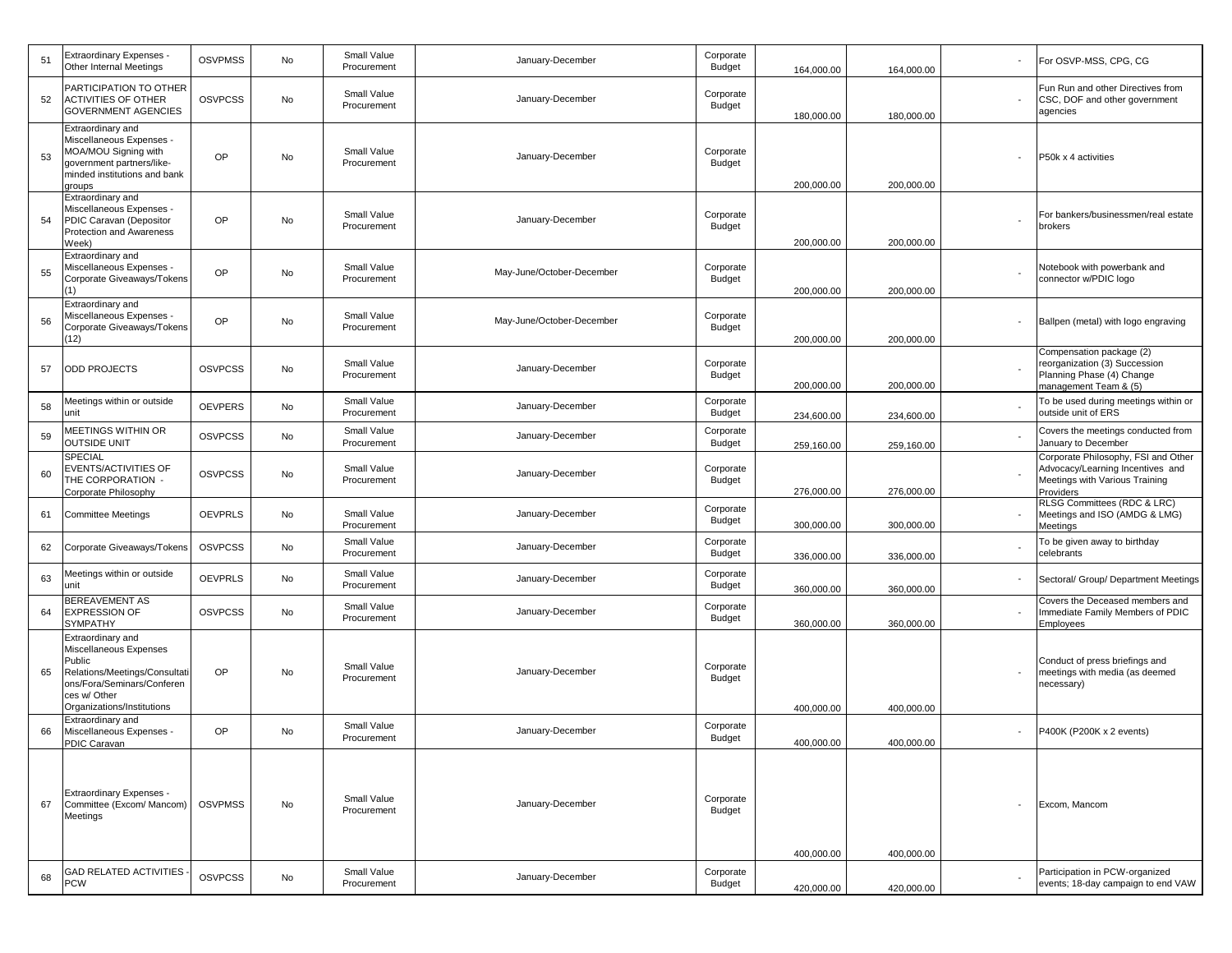| 69  | <b>SPECIAL</b><br><b>EVENTS/ACTIVITIES OF</b><br>THE CORPORATION                                                                                                        | <b>OSVPCSS</b> |    | Small Value<br>Procurement                                                                           | January-December            | Corporate<br>Budget        | 440,000.00   | 440,000.00   | (Co-hosting) of the APEC-FRTI<br>Programs, Welcome Cocktails/Tokens                                                                                                                                                                                                                                                                                                                          |
|-----|-------------------------------------------------------------------------------------------------------------------------------------------------------------------------|----------------|----|------------------------------------------------------------------------------------------------------|-----------------------------|----------------------------|--------------|--------------|----------------------------------------------------------------------------------------------------------------------------------------------------------------------------------------------------------------------------------------------------------------------------------------------------------------------------------------------------------------------------------------------|
| 70  | Meetings within or outside<br>unit                                                                                                                                      | <b>DIS</b>     | No | Small Value<br>Procurement                                                                           | January-December            | Corporate<br>Budget        | 473,000.00   | 473,000.00   | For purchase of food and other food<br>items to be served during various<br>meeting of DIS                                                                                                                                                                                                                                                                                                   |
| 71  | <b>Extraordinary Expenses -</b><br>Strat Planning Exercises c/o<br>PD                                                                                                   | <b>OSVPMSS</b> | No | Small Value<br>Procurement                                                                           | January-December            | Corporate<br>Budget        | 500,000.00   | 500,000.00   | Corporate Planning Meetings/<br>Activities                                                                                                                                                                                                                                                                                                                                                   |
| 72  | Extraordinary and<br>Miscellaneous Expenses -<br>Public Relations/ Meetings/<br>Consultations/Fora/<br>Seminars/ Conferences w/<br>Other Organizations/<br>Institutions | OP             | No | Small Value<br>Procurement                                                                           | January-December            | Corporate<br>Budget        | 550,000.00   | 550,000.00   | With Bank Org., Govt and Private<br>Institutions of OPCEO                                                                                                                                                                                                                                                                                                                                    |
| 73  | <b>COMMITEE MEETINGS</b>                                                                                                                                                | <b>OSVPCSS</b> | No | Small Value<br>Procurement                                                                           | January-December            | Corporate<br>Budget        | 616,925.00   | 616,925.00   | Committees under HRG and ASG                                                                                                                                                                                                                                                                                                                                                                 |
| 74  | <b>HEALTH INFORMATION</b><br>RELATED ACTIVITIES                                                                                                                         | <b>OSVPCSS</b> | No | Small Value<br>Procurement                                                                           | January-December            | Corporate<br>Budget        | 735,000.00   | 735,000.00   | Various Health related activities for<br>wellness                                                                                                                                                                                                                                                                                                                                            |
| 75  | Extraordinary and<br>Miscellaneous Expenses -<br><b>Board Meetings</b>                                                                                                  | OP             | No | Small Value<br>Procurement                                                                           | January-December            | Corporate<br>Budget        | 900,000.00   | 900,000.00   | $OCS - 3$ meetings/month $(3x12 = 36)$                                                                                                                                                                                                                                                                                                                                                       |
| 76  | Extraordinary and<br>Miscellaneous Expenses -<br><b>Board Committee Meetings</b>                                                                                        | OP             | No | Small Value<br>Procurement                                                                           | January-December            | Corporate<br>Budget        | 900,000.00   | 900,000.00   | $OCS - 3$ meetings/month $(3x12 = 36)$                                                                                                                                                                                                                                                                                                                                                       |
| -77 | Extraordinary and<br>Miscellaneous Expenses -<br><b>PDIC Social Outreach</b><br>Program                                                                                 | OP             | No | Small Value<br>Procurement                                                                           | January-December            | Corporate<br>Budget        | 1,000,000.00 | 1,000,000.00 | Conduct of PDIC social outreach<br>programs                                                                                                                                                                                                                                                                                                                                                  |
| 78  | Extraordinary and<br>Miscellaneous Expenses -<br>Corporate Social<br>Responsibility                                                                                     | OP             | No | Small Value<br>Procurement                                                                           | January-December            | Corporate<br>Budget        | 1,000,000.00 | 1,000,000.00 | Conduct of PDIC CSR new<br>programs/activities                                                                                                                                                                                                                                                                                                                                               |
| 79  | Extraordinary and<br>Miscellaneous Expenses -<br>Meetings within or outside<br>unit                                                                                     | OP             | No | Small Value<br>Procurement                                                                           | January-December            | Corporate<br>Budget        | 1,295,000.00 | 1,295,000.00 | With Sector & Group Heads and OP<br>unit. This also includes grocery and<br>supplies incidentals to meeting (i.e<br>coffee filter, clean wraps, dish washing<br>liquid, sponge, folded table napkins,<br>facial tissue etc.)                                                                                                                                                                 |
| 80  | <b>GAD RELATED ACTIVITIES</b>                                                                                                                                           | <b>OSVPCSS</b> | No | Public Bidding / Smal<br>Value Procurement                                                           | January-December            | Corporate<br><b>Budget</b> | 1,512,000.00 | 1,512,000.00 | Learning Sessions and conduct of<br>Corporate-wide contests in relation to<br>VAW                                                                                                                                                                                                                                                                                                            |
| 81  | Extraordinary and<br>Miscellaneous Expenses -<br>Request for Sponsorship/ad<br>support from various<br>stakeholders                                                     | OP             | No | Small Value<br>Procurement                                                                           | January-December            | Corporate<br>Budget        | 1,581,125.00 | 1,581,125.00 | 25 sponsorships/ad support                                                                                                                                                                                                                                                                                                                                                                   |
| 82  | CONDUCT OF TRAINING<br><b>PROGRAMS WITH PRIVATE</b><br>OR ANOTHER<br><b>GOVERNMENT AGENCY</b>                                                                           | LAS            | No | Public Biddina/<br>Agency-to-Agency<br>Agreement/ Small<br>Value Procurement                         | January-December            | Corporate<br>Budget        | 1,800,000.00 | 1,800,000.00 | Conduct of PHILJA- P1,700,000 (2<br>Seminars which cost P500,000 per<br>event and PHILJA Bags with estimated<br>amount of P350,000 per event), EC<br>Seminar-P100,000 (1 event)                                                                                                                                                                                                              |
| 83  | <b>Extraordinary and</b><br>Miscellaneous Expenses -<br>Anniversary and/or Mid-Year<br><b>PRAISE Awards</b>                                                             | OP             | No | Public Bidding/<br>Lease of Privately<br>Owned Property and<br>Venue/ Agency-to-<br>Agency Agreement | April-June/October-December | Corporate<br>Budget        | 2,185,000.00 | 2,185,000.00 | CAG --<br>P2,185,000 (Venue rental and<br>lunch/dinner - Php1M(@P1,000 x<br>1,000 pax); Lights and Sound System<br>and Entertainment - P600K; Food<br>packs for security and housekeeping<br>personnel - P80K (@400 x 200 pax);<br>Bus rental [ P100K; Various prizes<br>(raffle, sectoral games) - P350K;<br>Anniversary Thanksgiving Mass -<br>P25K; and Miscellaneous expenses -<br>P30K) |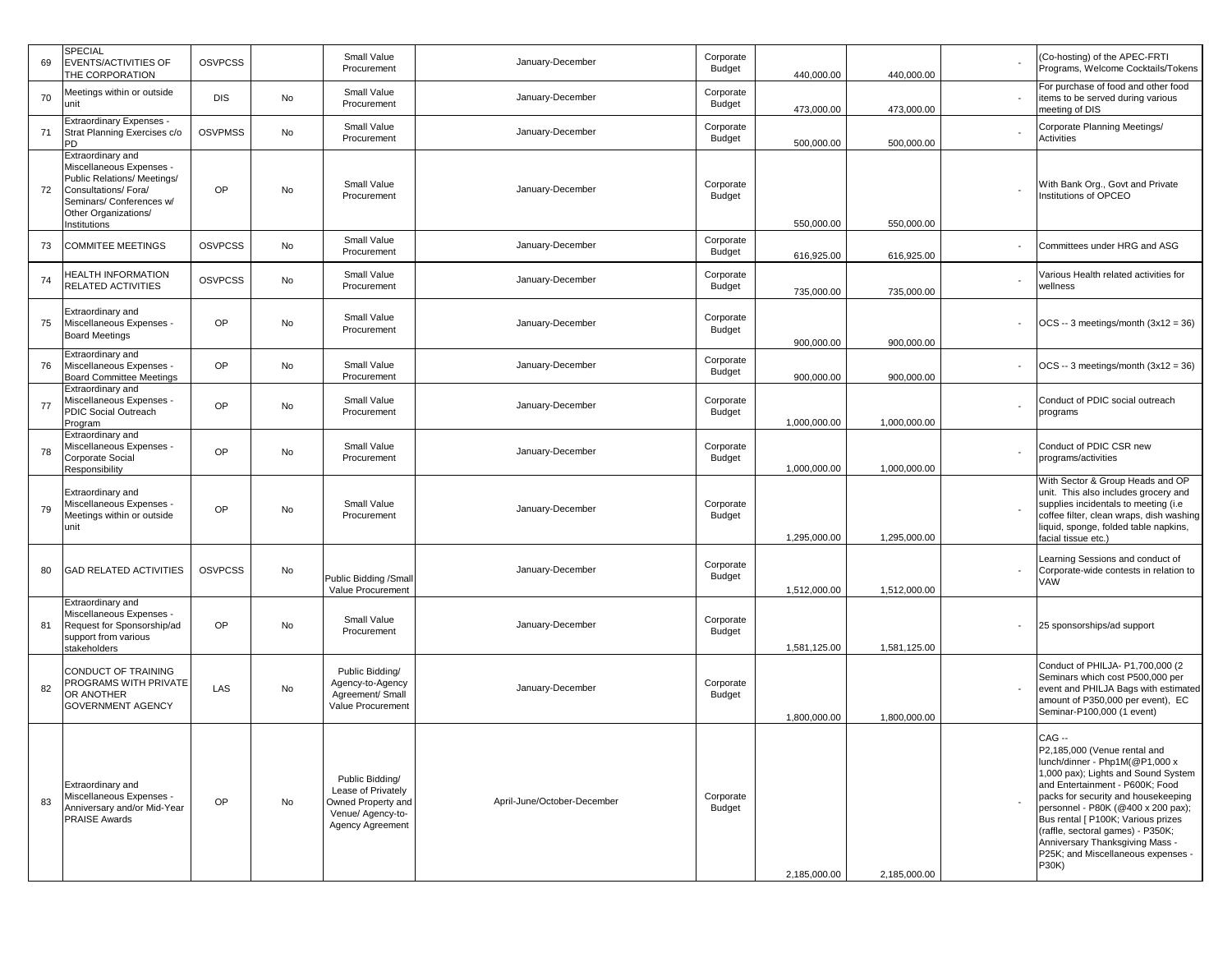| 84  | Extraordinary and<br>Miscellaneous Expenses -<br>Christmas Activities/Year-end<br><b>PRAISE Awards</b>                                           | <b>OP</b>      | No | Public Bidding/<br>Lease of Privately<br>Owned Real<br>Property and Venue<br>Agency-to-Agency<br>Agreement/ Small<br>Value Procurement | April-June/October-December | Corporate<br><b>Budget</b> | 2,330,000.00  | 2,330,000.00 |               | CAG --<br>P2,330,000 (Venue rental and<br>lunch/dinner p Php1M (@1,000 x<br>1,000 pax); Lights and Sound System<br>and Entertainment - P600K; Food<br>packs for security and housekeeping<br>personnel (Christmas activities) -<br>P80K (@P400 x 200 pax); Food packs<br>for PDIC employees, security and<br>housekeeping personnel (New Year's<br>Thanksgiving); P120K (@P100 x<br>1,200 pax); Bus rental - P100K;<br>Various prizes (raffle, sectoral games)<br>P350K; Christmas and New Year<br>Thanksgiving Mass - P50K (@P25K<br>per event); and Miscellaneous<br>expenses - P30K |
|-----|--------------------------------------------------------------------------------------------------------------------------------------------------|----------------|----|----------------------------------------------------------------------------------------------------------------------------------------|-----------------------------|----------------------------|---------------|--------------|---------------|----------------------------------------------------------------------------------------------------------------------------------------------------------------------------------------------------------------------------------------------------------------------------------------------------------------------------------------------------------------------------------------------------------------------------------------------------------------------------------------------------------------------------------------------------------------------------------------|
| 85  | <b>EMPLOYEE WELLNESS</b>                                                                                                                         | <b>OSVPCSS</b> | No | Public Bidding                                                                                                                         | January-December            | Corporate<br>Budget        | 3,720,000.00  | 3,720,000.00 |               | Budget covers the Family Day for<br><b>PDIC Employees</b>                                                                                                                                                                                                                                                                                                                                                                                                                                                                                                                              |
| 86  | Extraordinary and<br>Miscellaneous Expenses -<br>Primary/Joint Hosting of<br><b>Official Visits</b>                                              | <b>OP</b>      | No | Public Bidding/<br>Lease of Privately<br>Owned Real<br>Property/ Agency-to-<br>Agency Agreement                                        | January-December            | Corporate<br><b>Budget</b> | 5,000,000.00  | 5,000,000.00 |               | PDIC Hosting of an international<br>workshop/conference (IADI APRC<br>Technical Assistance Workshop)                                                                                                                                                                                                                                                                                                                                                                                                                                                                                   |
| 87  | CAPEX - FURNITURE AND<br>FIXTURE - Modular System<br>Furniture for the Proposed<br><b>Business Continuity Site and</b><br>Data Recovery Facility | GSD            | No | Public Bidding                                                                                                                         | January-December            | Corporate<br><b>Budget</b> | 1,500,000.00  |              | 1,500,000.00  | Modular System Furniture for the<br>Proposed Business Continuity Site<br>and Data Recovery Facility                                                                                                                                                                                                                                                                                                                                                                                                                                                                                    |
| 88  | <b>Operating Systems</b>                                                                                                                         | TSD            | No | Negotiated<br>Procurement                                                                                                              | January-December            | Corporate<br><b>Budget</b> | 500,000.00    |              | 500,000.00    | Operating systems for<br>computers/servers                                                                                                                                                                                                                                                                                                                                                                                                                                                                                                                                             |
| 89  | COMPLIANCE MONITORING<br>SYSTEM                                                                                                                  | SDD            | No | Public Bidding                                                                                                                         | January-December            | Corporate<br>Budget        | 2,375,000.00  |              | 2,375,000.00  | Capex-Intangibles                                                                                                                                                                                                                                                                                                                                                                                                                                                                                                                                                                      |
| 90  | <b>BANK PERFORMANCE</b><br>MONITORING SYSTEM<br><b>UPDATE</b>                                                                                    | SDD            | No | Public Bidding                                                                                                                         | January-December            | Corporate<br><b>Budget</b> | 2,500,000.00  |              | 2,500,000.00  | Capex-Intangibles                                                                                                                                                                                                                                                                                                                                                                                                                                                                                                                                                                      |
| 91  | <b>ENTERPRISE RISK</b><br><b>MONITORING SYSTEM</b>                                                                                               | SDD            | No | Public Bidding                                                                                                                         | January-December            | Corporate<br>Budget        | 2,500,000.00  |              | 2,500,000.00  | Capex-Intangibles                                                                                                                                                                                                                                                                                                                                                                                                                                                                                                                                                                      |
| 92  | HUMAN RESOURCE<br>INFORMATION SYSTEM -<br>PHASE II                                                                                               | SDD            | No | Public Bidding                                                                                                                         | January-December            | Corporate<br>Budget        | 3,000,000.00  |              | 3,000,000.00  | Capex-Intangibles                                                                                                                                                                                                                                                                                                                                                                                                                                                                                                                                                                      |
| 93  | <b>INSURANCE CLAIMS</b><br>SYSTEM UPGRADING                                                                                                      | SDD            | No | Public Bidding                                                                                                                         | January-December            | Corporate<br><b>Budget</b> | 5,000,000.00  |              | 5,000,000.00  | Capex-Intangibles                                                                                                                                                                                                                                                                                                                                                                                                                                                                                                                                                                      |
| 94  | LOANS MONITORING<br><b>SYSTEM</b>                                                                                                                | SDD            | No | Public Bidding                                                                                                                         | January-December            | Corporate<br>Budget        | 5,200,000.00  |              | 5,200,000.00  | Capex-Intangibles                                                                                                                                                                                                                                                                                                                                                                                                                                                                                                                                                                      |
| 95  | COMMON FUNDS AND<br><b>ACCOUNT SYSTEM (cfas)</b>                                                                                                 | SDD            | No | Public Bidding                                                                                                                         | January-December            | Corporate<br><b>Budget</b> | 5,500,000.00  |              | 5,500,000.00  | Capex-Intangibles                                                                                                                                                                                                                                                                                                                                                                                                                                                                                                                                                                      |
| 96  | <b>INTEGRATED LEGAL</b><br>MANAGEMENT SYSTEM                                                                                                     | SDD            | No | Public Bidding                                                                                                                         | January-December            | Corporate<br>Budget        | 6,000,000.00  |              | 6,000,000.00  | Capex-Intangibles                                                                                                                                                                                                                                                                                                                                                                                                                                                                                                                                                                      |
| 97  | <b>CUSTOMER HANDLING</b><br>SYSTEM(CHS)                                                                                                          | SDD            | No | Public Bidding                                                                                                                         | January-December            | Corporate<br>Budget        | 9,000,000.00  |              | 9,000,000.00  | Capex-Intangibles                                                                                                                                                                                                                                                                                                                                                                                                                                                                                                                                                                      |
| 98  | <b>RL FINANCIALS</b>                                                                                                                             | SDD            | No | Public Bidding                                                                                                                         | January-December            | Corporate<br>Budget        | 13,200,000.00 |              | 13,200,000.00 | Capex-Intangibles                                                                                                                                                                                                                                                                                                                                                                                                                                                                                                                                                                      |
| 99  | <b>CORPORATE BUDGET</b><br><b>SYSTEM</b>                                                                                                         | SDD            | No | Public Bidding                                                                                                                         | January-December            | Corporate<br>Budget        | 14,250,000.00 |              | 14,250,000.00 | Capex-Intangibles                                                                                                                                                                                                                                                                                                                                                                                                                                                                                                                                                                      |
| 100 | HUMAN RESOURCE<br><b>INFORMATION SYSTEM</b>                                                                                                      | SDD            | No | Public Bidding                                                                                                                         | January-December            | Corporate<br>Budget        | 15,000,000.00 |              | 15,000,000.00 | Capex-Intangibles                                                                                                                                                                                                                                                                                                                                                                                                                                                                                                                                                                      |
| 101 | <b>CLOUD INTEGRATED</b><br>FINANCIAL SYSTEM                                                                                                      | SDD            | No | Public Bidding                                                                                                                         | January-December            | Corporate<br><b>Budget</b> | 22,800,000.00 |              | 22,800,000.00 | Capex-Intangibles                                                                                                                                                                                                                                                                                                                                                                                                                                                                                                                                                                      |
| 102 | Security Information and<br>Event Management                                                                                                     | <b>OVPITG</b>  | No | Public Bidding                                                                                                                         | January-December            | Corporate<br>Budget        | 23,500,000.00 |              | 23,500,000.00 | OVP-ITG - subject to completion and<br>approval of the Review and Design of<br><b>ITG Structure and Strategy</b>                                                                                                                                                                                                                                                                                                                                                                                                                                                                       |
| 103 | Social Media Internet                                                                                                                            | <b>TSD</b>     | No | <b>WETISP</b>                                                                                                                          | January-December            | Corporate<br>Budget        | 24,000.00     | 24,000.00    |               | nternet access for CAG personnel                                                                                                                                                                                                                                                                                                                                                                                                                                                                                                                                                       |
| 104 | Prepaid internet cards for<br>TSD personnel                                                                                                      | TSD            | No | Shopping                                                                                                                               | January-December            | Corporate<br>Budget        | 29,500.00     | 29,500.00    |               | For field operations                                                                                                                                                                                                                                                                                                                                                                                                                                                                                                                                                                   |
| 105 | Secondary Internet Service                                                                                                                       | TSD            | No | <b>WETISP</b>                                                                                                                          | January-December            | Corporate<br>Budget        | 390,000.00    | 390,000.00   |               | Secondary ISP                                                                                                                                                                                                                                                                                                                                                                                                                                                                                                                                                                          |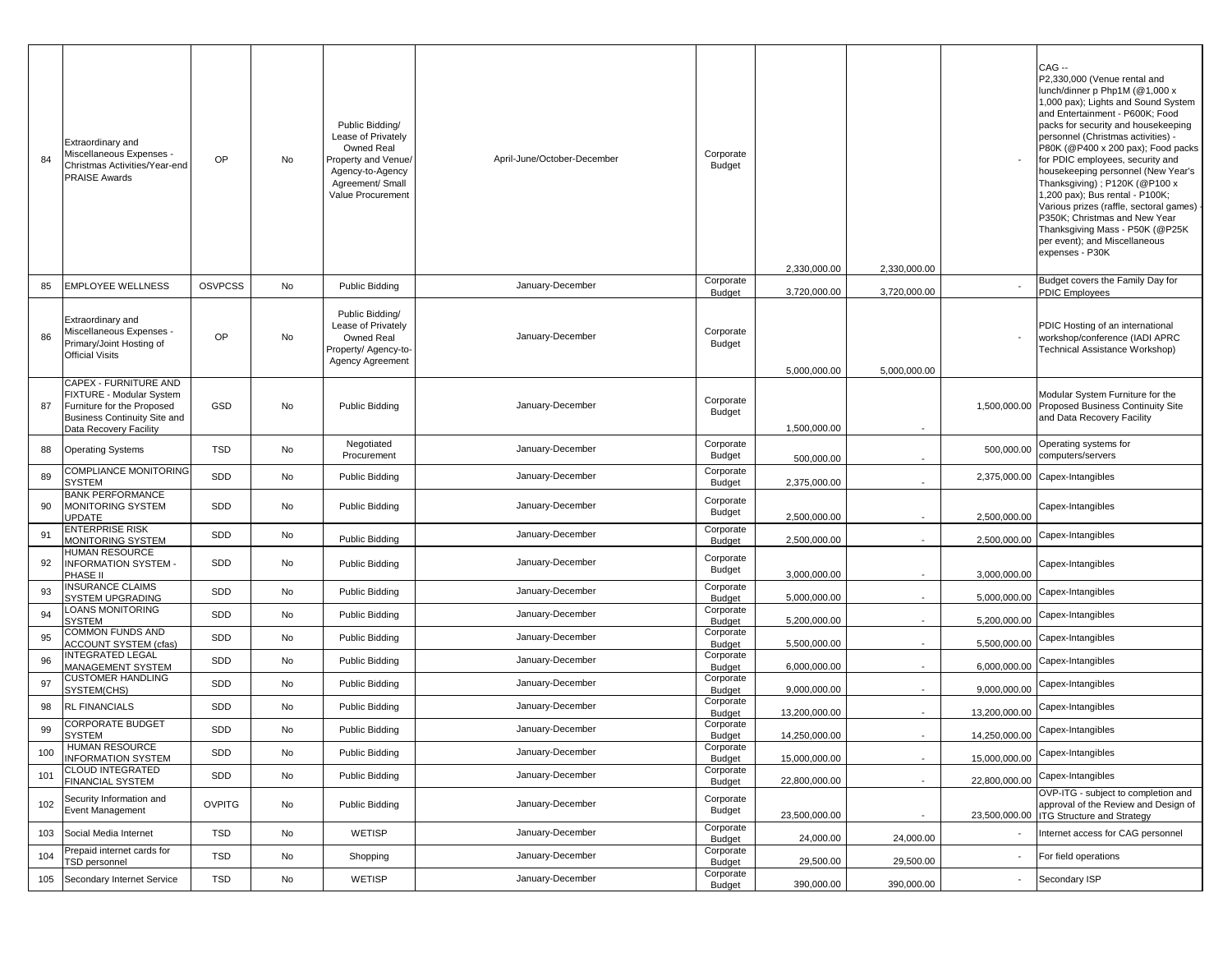| 106 | <b>LRA</b> leased line                                                                                                                                           | <b>TSD</b> | No | <b>WETISP</b>                                               | January-December | Corporate<br>Budget        | 420,000.00    | 420,000.00   |               | Leased line for LRA (1mbps)                                                                                    |
|-----|------------------------------------------------------------------------------------------------------------------------------------------------------------------|------------|----|-------------------------------------------------------------|------------------|----------------------------|---------------|--------------|---------------|----------------------------------------------------------------------------------------------------------------|
| 107 | Internet Service for Public<br>Wifi                                                                                                                              | <b>TSD</b> | No | WETISP                                                      | January-December | Corporate<br><b>Budget</b> | 537,600.00    | 537,600.00   |               | Internet Service for public wifi                                                                               |
| 108 | Alternate WCF for Excom<br>Members                                                                                                                               | <b>TSD</b> | No | <b>WETISP</b>                                               | January-December | Corporate<br>Budget        | 642,000.00    | 642,000.00   |               | Wireless facility for Excom members                                                                            |
| 109 | <b>Primary Internet Service</b>                                                                                                                                  | <b>TSD</b> | No | WETISP                                                      | January-December | Corporate<br>Budget        | 672,000.00    | 672,000.00   |               | Primary ISP                                                                                                    |
| 110 | eased line from PDIC HO to<br>econdary back up site                                                                                                              | <b>TSD</b> | No | Public Bidding/<br><b>WETISP</b>                            | January-December | Corporate<br><b>Budget</b> | 1,330,450.00  | 1,330,450.00 |               | Connection to secondary backup site                                                                            |
| 111 | Reimbursement of Internet<br>during work from home<br><b>irrangement</b>                                                                                         | <b>TSD</b> | No | Shopping                                                    | January-December | Corporate<br><b>Budget</b> | 2,350,656.00  | 2,350,656.00 |               | Reimbursement of internet during<br>WFH                                                                        |
| 112 | colored printer                                                                                                                                                  | <b>TSD</b> | No | Shopping                                                    | January-December | Corporate<br><b>Budget</b> | 110,000.00    |              | 110,000.00    | Replacement units                                                                                              |
| 113 | large format printer                                                                                                                                             | <b>TSD</b> | No | Shopping                                                    | January-December | Corporate<br><b>Budget</b> | 168,000.00    |              | 168,000.00    | Replacement units                                                                                              |
| 114 | network switches                                                                                                                                                 | <b>TSD</b> | No | Shopping                                                    | January-December | Corporate<br><b>Budget</b> | 270,000.00    |              | 270,000.00    | Networking equipment                                                                                           |
| 115 | scanners                                                                                                                                                         | <b>TSD</b> | No | Shopping                                                    | January-December | Corporate<br><b>Budget</b> | 320,000.00    |              | 320,000.00    | Replacement units                                                                                              |
| 116 | network laser printers                                                                                                                                           | <b>TSD</b> | No | Shopping                                                    | January-December | Corporate<br><b>Budget</b> | 781,200.00    |              | 781,200.00    | Replacement                                                                                                    |
| 117 | Equipment for secondary<br>backup site                                                                                                                           | <b>TSD</b> | No | Public Bidding                                              | January-December | Corporate<br><b>Budget</b> | 7,000,000.00  |              | 7,000,000.00  | Equipment required for the set-up and<br>implementation of the secondary<br>backup site                        |
| 118 | CAPEX - MOTOR VEHICLES<br>Procurement of Motor<br>/ehicles 1 unit 10 seater<br>Passenger Van                                                                     | GSD        | No | Public Bidding                                              | January-December | Corporate<br><b>Budget</b> | 3,360,000.00  |              | 3,360,000.00  | 1 unit 10 seater Passenger Van                                                                                 |
| 119 | CAPEX - MOTOR VEHICLES<br>Procurement of Motor<br>Vehicles 2 units Light<br>Delivery Truck (Multi-Purpose<br>Vehicle)                                            | GSD        | No | Public Bidding                                              | January-December | Corporate<br><b>Budget</b> | 3,360,000.00  |              | 3,360,000.00  | 2 units Light Delivery Truck (Multi-<br>Purpose Vehicle)                                                       |
| 120 | CAPEX - MOTOR VEHICLES<br>Procurement of Motor<br>Vehicles 7 Units 7 seater<br>Nagon                                                                             | GSD        | No | Public Bidding                                              | January-December | Corporate<br><b>Budget</b> | 14,230,006.00 |              | 14,230,006.00 | 7 Units 7 seater Wagon                                                                                         |
| 121 | CAPEX - MOTOR VEHICLES<br>Procurement of Motor<br>/ehicles- 24-30 Seater<br>Coaster                                                                              | GSD        | No | Public Bidding                                              | January-December | Corporate<br><b>Budget</b> | 16,000,000.00 |              | 16,000,000.00 | 24-30 Seater Coaster                                                                                           |
| 122 | CAPEX - BUILDINGS AND<br><b>OTHER STRUCTURES -</b><br>General Contractor -<br>Proposed Construction of<br>Business Continuity Site and<br>Data Recovery Facility | GSD        | No | <b>Public Bidding</b>                                       | January-December | Corporate<br><b>Budget</b> | 60,000,000.00 |              | 60,000,000.00 | General Contractor - Proposed<br><b>Construction of Business Continuity</b><br>Site and Data Recovery Facility |
| 123 | Maintenance Kit for network<br>laser printers                                                                                                                    | <b>TSD</b> | No | <b>Public Bidding/Direct</b><br>Contracting                 | January-December | Corporate<br><b>Budget</b> | 1,060,000.00  | 1,060,000.00 |               | Utilization @ .5mk/year/printer for 106<br>printers                                                            |
| 124 | Toners                                                                                                                                                           | <b>TSD</b> | No | Public Bidding/Direct<br>Contracting                        | January-December | Corporate<br><b>Budget</b> | 4,378,740.00  | 4,378,740.00 |               | Network laser -318; small capacity -<br>384; based on assumption of 1 toner<br>per printer per year            |
| 125 | PesoNet (New mode of<br>settlement)                                                                                                                              | CSD        | No | Small Value<br>Procurement/Agency<br>to-Agency<br>Agreement | January-December | Corporate<br><b>Budget</b> | 21,000.00     | 21,000.00    |               | New mode of settlement which is the<br><b>PESONET</b>                                                          |
| 126 | Cash Card (New mode of<br>settlement for claims turnover<br>to FOCS)                                                                                             | CSD        | No | Negotiated<br>Procurement/Agency-<br>to-Agency<br>Agreement | January-December | Corporate<br><b>Budget</b> | 90,000.00     | 90,000.00    |               | To settle filed claims with cash card<br>from Landbank                                                         |
| 127 | Cash Card (New mode of<br>settlement for claims turnover<br>to HOCS)                                                                                             | CSD        | No | Negotiated<br>Procurement/Agency-<br>to-Agency<br>Agreement | January-December | Corporate<br><b>Budget</b> | 210,000.00    | 210,000.00   |               | To settle filed claims with cash card<br>from Lanbank                                                          |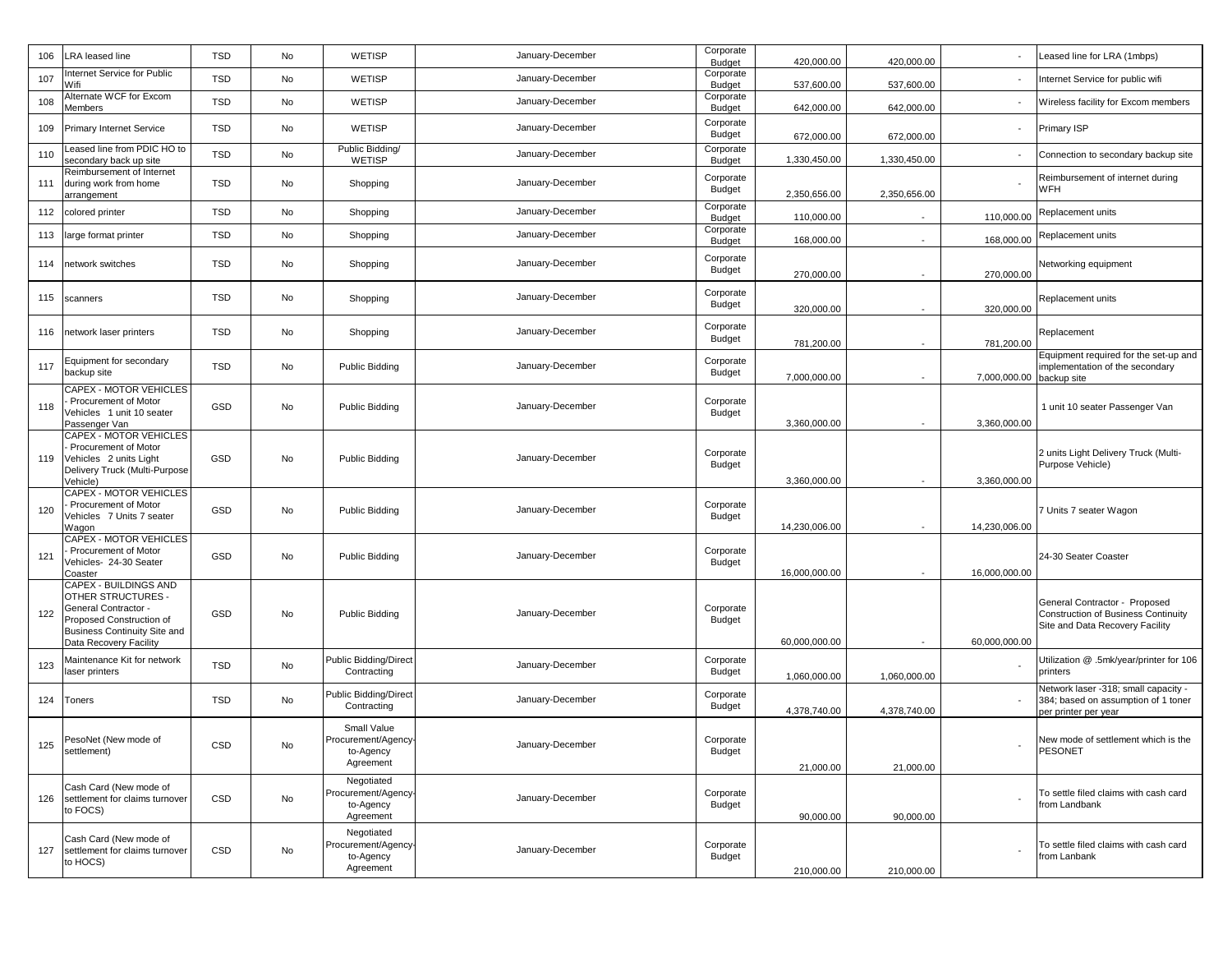| 128 | DBP Cash Outlet (New mode<br>of settlement)                                                     | CSD           | No | Agency-to-Agency<br>Agreement                               | January-December |      | Corporate<br><b>Budget</b> | 308,000.00   | 308,000.00   |              | Payment of Service Charge on the<br>engagement of PDIC with the<br>Development Bank of the Philippines<br>(DBP) - Multi-Channel Disbursement<br>Facility. |
|-----|-------------------------------------------------------------------------------------------------|---------------|----|-------------------------------------------------------------|------------------|------|----------------------------|--------------|--------------|--------------|-----------------------------------------------------------------------------------------------------------------------------------------------------------|
| 129 | Postal Money Order (PMO)<br>for depositors with balances<br>of 100,000 and below                | CSD           | No | Agency-to-Agency<br>Agreement                               | January-December |      | Corporate<br><b>Budget</b> | 8,520,000.00 | 8,520,000.00 |              | Service Charge Payment for PPC                                                                                                                            |
| 130 | CAPEX - OTHER<br>MACHINERY AND OTHER<br><b>EQUIPMENT - Emergency</b><br>Response Team Equipment | GSD           | No | Small Value<br>Procurement                                  | January-December |      | Corporate<br>Budget        | 1,000,000.00 |              | 1,000,000.00 | For use of PDIC Emergency Response<br>Team                                                                                                                |
| 131 | <b>Various Awards</b>                                                                           | <b>HRAD</b>   | No | Public Bidding/Small<br>Value<br>Procurement/Shoppi<br>ng   | January-December |      | Corporate<br><b>Budget</b> | 7,560,600.00 | 7,560,600.00 |              | For the procurement of Various<br>Awards for PDIC Employees                                                                                               |
| 132 | Other supplies and materials<br>for field operations                                            | PAD           | No | Shopping/Small<br>Value Procurement                         | January-December |      | Corporate<br><b>Budget</b> | 296,000.00   | 296,000.00   |              | Various complimentary services<br>coffee/candies/water)                                                                                                   |
| 133 | COURIER SERVICES<br>(XIMEX/AIR 21/LBC)                                                          | LAS           | No | Small Value<br>Procurement                                  | January-December |      | Corporate<br>Budget        | 2,430.00     | 2,430.00     |              | For AHC & Corporate Cases                                                                                                                                 |
| 134 | Postage and Courier<br>Services - Ordinary Mails                                                | PPD           | No | Agency-to-<br>Agency/Small Value<br>Procurement             | January-December |      | Corporate<br><b>Budget</b> | 10,140.00    | 10,140.00    |              | <b>Ordinary Mails</b>                                                                                                                                     |
| 135 | Postage and Courier<br>Services - IEMS                                                          | PPD           | No | Agency-to-<br>Agency/Small Value<br>Procurement             | January-December |      | Corporate<br>Budget        | 70,680.00    | 70,680.00    |              | nternational Express Mail Service<br>IEMS)                                                                                                                |
| 136 | Registered Mail and Private<br>Courier                                                          | <b>OVPLIG</b> | No | Agency-to-Agency<br>Agreement/Small<br>Value Procurement    | January-December |      | Corporate<br>Budget        | 90,450.00    | 90,450.00    |              | Domestic Express Mail Service and<br><b>Courier Services (Documents)</b>                                                                                  |
| 137 | Postage and Courier<br>Services - DEMS                                                          | PPD           | No | Agency-to-Agency<br>Agreement/Small<br>Value Procurement    | January-December |      | Corporate<br>Budget        | 193,480.00   | 193,480.00   |              | Domestic Express and Mail Service<br>(DEMS)                                                                                                               |
| 138 | Postage and Courier<br>Services - Expressage                                                    | PPD           | No | Small Value<br>Procurement                                  | January-December |      | Corporate<br>Budget        | 541,080.00   | 541,080.00   |              | Courier Services (Ximex/Air21/LBC)                                                                                                                        |
| 139 | Postage and Courier<br>Services - Registered Mail                                               | PPD           | No | Negotiated<br>Procurement<br>/Agency-to-Agency<br>Agreement | January-December |      | Corporate<br><b>Budget</b> | 2,002,320.00 | 2,002,320.00 |              | <b>Registered Mails</b>                                                                                                                                   |
| 140 | <b>Gender and Development -</b><br>National Womens Month<br>Tarpulin                            | ODD           | No | Small Value<br>Procurement                                  | January-December |      | Corporate<br>Budget        | 2,500.00     | 2,500.00     |              | In celebration of the National<br>Women's Month                                                                                                           |
| 141 | Gender and Development<br>8-day Campaign to End<br>Violence Against Women<br>Tarpulin           | ODD           | No | Small Value<br>Procurement                                  | January-December |      | Corporate<br>Budget        | 2,500.00     | 2,500.00     |              | n celebration of the 18-day campaign<br>to end violence against women                                                                                     |
| 142 | Printing of Depositor<br>Protection and Awareness<br>Week Banner                                | CCD           | No | Negotiated<br>Procurement-Small<br>Value Procurement        | May              | June | Corporate<br><b>Budget</b> | 4,000.00     | 4,000.00     |              | Two (2) @ P2,000 (in celebration /<br>commemoration of DPAW on 16-22<br>June)                                                                             |
| 143 | Printing of Economic and<br><b>Financial Literacy Week</b><br>Streamer                          | <b>IRD</b>    | No | Negotiated<br>Procurement-Small<br>Value Procurement        | January-December |      | Corporate<br>Budget        | 4,000.00     | 4,000.00     |              | EFLW Streamers (2) @P2,000 8-12<br>November.                                                                                                              |
| 144 | Printing of Stakeholders<br>Tarpaulin requests                                                  | CCD           | No | Negotiated<br>Procurement-Small<br>Value Procurement        | January-December |      | Corporate<br><b>Budget</b> | 20,000.00    | 20,000.00    |              | Linkaging with various stakeholders<br>(i.e PSA/DPRM, et. al)                                                                                             |
| 145 | <b>PRINTING AND</b><br>PUBLICATION EXPENSES                                                     | AMDD1         | No | Negotiated<br>Procurement-Small<br>Value Procurement        | January-December |      | Corporate<br>Budget        | 40,000.00    | 40,000.00    |              | For the expenses to be incurred in the<br>printing of tarpaulin, flyers, streamer,<br>poster and other advertising and<br>oublication materials           |
| 146 | Various Directive Compliance<br>and for Recruitmnet related<br>materials                        | <b>HRAD</b>   | No | Negotiated<br>Procurement-Small<br>Value Procurement        | January-December |      | Corporate<br><b>Budget</b> | 100,000.00   | 100,000.00   |              | FOR THE PRINTING, BINDING AND<br>PUBLICATION REQUIREMENT OF<br>THE UNIT                                                                                   |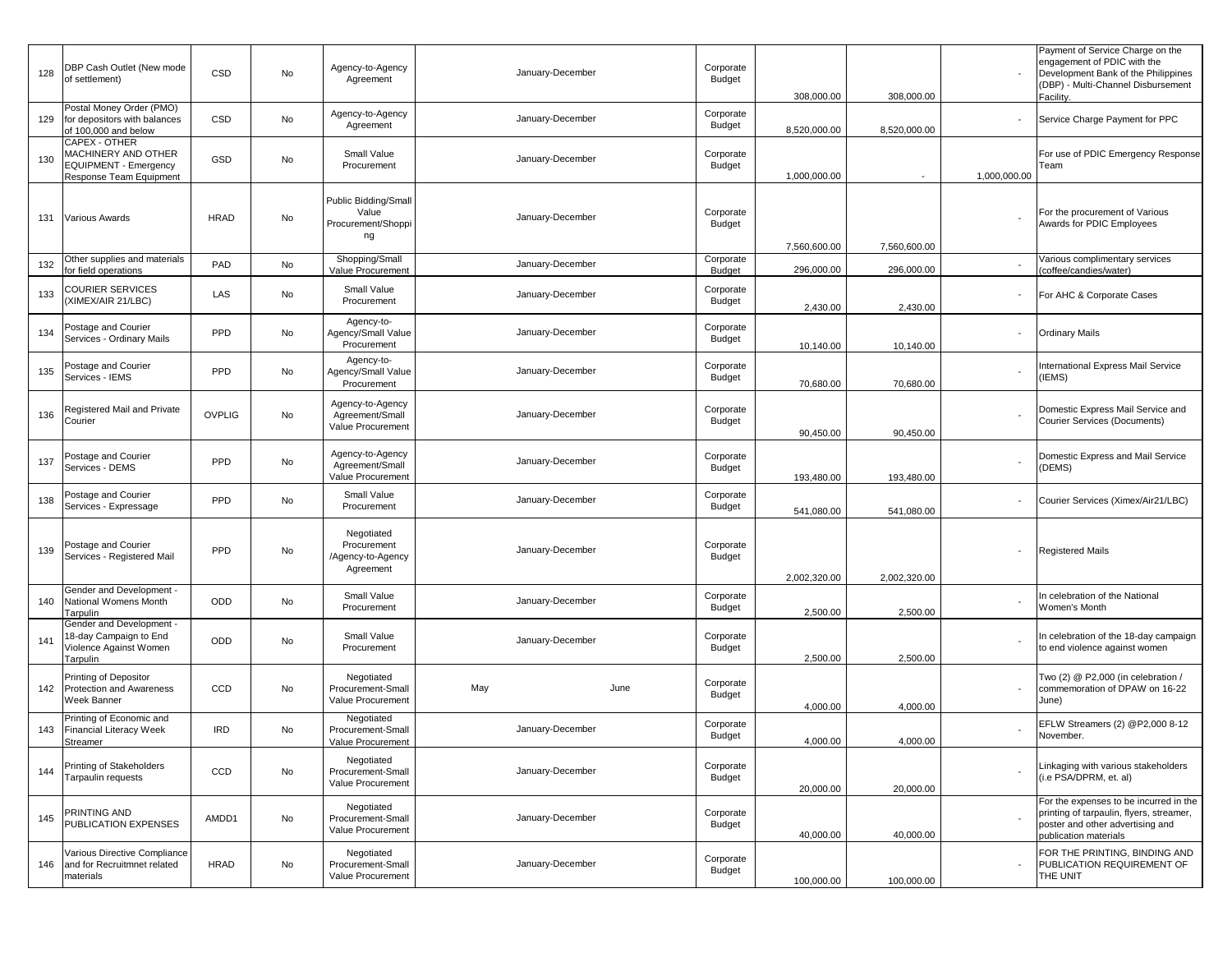| 147 | Notice to Depositors                                                                                       | PAD           | No        | Small Value<br>Procurement                           | January-December | Corporate<br><b>Budget</b> | 150,000.00   | 150,000.00   | Printing and binding expense for<br>Takeover and CSO                                                                                                                                                                                                                                                                            |
|-----|------------------------------------------------------------------------------------------------------------|---------------|-----------|------------------------------------------------------|------------------|----------------------------|--------------|--------------|---------------------------------------------------------------------------------------------------------------------------------------------------------------------------------------------------------------------------------------------------------------------------------------------------------------------------------|
| 148 | Printing of information kits for<br>institutional/study visits,<br>hosting of intl.<br>conference/workshop | <b>IRD</b>    | <b>No</b> | Negotiated<br>Procurement-Small<br>Value Procurement | January-December | Corporate<br>Budget        | 200,000.00   | 200,000.00   | PDIC conduct of institutional / study<br>visits, hosting of international<br>conference/workshop.                                                                                                                                                                                                                               |
| 149 | Printing of financial literacy<br>materials for LGUs                                                       | <b>IRD</b>    | No        | Negotiated<br>Procurement-Small<br>Value Procurement | January-December | Corporate<br><b>Budget</b> | 300,000.00   | 300,000.00   | Printing of financial literacy materials<br>for LGUs for public awareness<br>initiatives                                                                                                                                                                                                                                        |
| 150 | <b>Public Awareness Materials-</b><br>printing of manuals for Banks                                        | CCD           | No        | Negotiated<br>Procurement-Small<br>Value Procurement | January-December | Corporate<br>Budget        | 375,000.00   | 375,000.00   | Public Awareness Materials-printing of<br>Manuals for Banks- P375K (1,500<br>copies @ P250.00/copy)                                                                                                                                                                                                                             |
| 151 | Printing of Compliance and<br>other promotional materials                                                  | CCD           | No        | Negotiated<br>Procurement-Small<br>Value Procurement | January-December | Corporate<br><b>Budget</b> | 375,000.00   | 375,000.00   | Printing of Compliance and other<br>promotional materials- for<br>compendium, ISO Audit, Citizen's<br>Charter, Anvil Nomination materials,<br>exhibits, etc                                                                                                                                                                     |
| 152 | Printing of Creative<br>Information<br>Materials/Collaterals                                               | CCD           | No        | Negotiated<br>Procurement-Small<br>Value Procurement | January-December | Corporate<br>Budget        | 600,000.00   | 600,000.00   | Printing of Creative Information<br>Materials/Collaterals: PDIC Calendar<br>(3,000 copies @ P200.00/copy)                                                                                                                                                                                                                       |
| 153 | Printing Financial Literacy<br><b>Brochures</b>                                                            | <b>IRD</b>    | No        | Public Bidding                                       | January-December | Corporate<br>Budget        | 2,770,000.00 | 2,770,000.00 | Printing of General Information<br>Brochures on PDIC: Overview<br>Mandates & Deposit Insurance and<br>Core Services Brochures - P2.5M<br>(2.5M copies @P1.00/copy); Filing of<br>Deposit Insurance Claims - P135K<br>(45,000 copies @P3.00/copy); and<br>Settlement of Loans - P135K (45,000<br>copies @P3.00/copy) - 2,770,000 |
| 154 | Printing of 3 Information<br>materials for Clients                                                         | CCD           | No        | Public Bidding                                       | January-December | Corporate<br><b>Budget</b> | 3,000,000.00 | 3,000,000.00 | Printing of 3 Information materials for<br>Clients- P100K x 3 information<br>materials @ P10.00/copy                                                                                                                                                                                                                            |
| 155 | <b>Auditing Expense</b>                                                                                    | COA           | No        | Small Value<br>Procurement/Shoppi<br>ng              | January-December | Corporate<br>Budget        | 93,685.73    | 93,685.73    | Miscellaneous Expense - P42,000.00<br>Office Supplies - P51,685.73                                                                                                                                                                                                                                                              |
| 156 | <b>Financial Crisis</b><br>Communication Plan                                                              | CCD           | No        | Small Value<br>Procurement                           | January-December | Corporate<br>Budget        | 500,000.00   | 500,000.00   | Financial Crisis Communication Plan-<br>An important tool to help the<br>Corporation respond to possible<br>inancial crisis                                                                                                                                                                                                     |
| 157 | Background Investigation<br>Services                                                                       | <b>HRAD</b>   | No        | Small Value<br>Procurement                           | January-December | Corporate<br><b>Budget</b> | 600.000.00   | 600.000.00   | For the procurement/engagement of<br>Background Investigation Services for<br>a period of one (1) year                                                                                                                                                                                                                          |
| 158 | Process Certification to ISO<br>27001 ISMS Information<br>Security Management<br><b>Systems Standards</b>  | <b>OVPITG</b> | No        | Small Value<br>Procurement                           | January-December | Corporate<br><b>Budget</b> | 640.000.00   | 640.000.00   | To align with the directives of the Data<br>Privacy Act of 2012 and DICT within<br>2022 but subject to the completion of<br>the transfer to the Pasong Tamo office                                                                                                                                                              |
| 159 | Strategic Planning Workshop                                                                                | PD            | No        | Small Value<br>Procurement                           | January-December | Corporate<br>Budget        | 750,000.00   | 750.000.00   | Engagement of a Consultancy Service<br>Provider for Strategic Planning<br>Workshop                                                                                                                                                                                                                                              |
| 160 | <b>ISO Certification</b>                                                                                   | PSD           | No        | Small Value<br>Procurement                           | January-December | Corporate<br><b>Budget</b> | 750,000.00   | 750,000.00   | ISO Certification of major processes                                                                                                                                                                                                                                                                                            |
| 161 | Production of Annual Report<br>(AR)                                                                        | CCD           | No        | Small Value<br>Procurement                           | January-December | Corporate<br><b>Budget</b> | 825,000.00   | 825,000.00   | Production of Annual Report (AR)                                                                                                                                                                                                                                                                                                |
| 162 | <b>Event Organizer</b>                                                                                     | <b>IRD</b>    | No        | Small Value<br>Procurement                           | January-December | Corporate<br><b>Budget</b> | 1,000,000.00 | 1,000,000.00 | To assist in the organization of<br>international conference to be hosted<br>by the PDIC                                                                                                                                                                                                                                        |
| 163 | <b>EXECUTIVE SEARCH</b>                                                                                    | <b>HRAD</b>   | No        | Public Bidding                                       | January-December | Corporate<br>Budget        | 1,400,000.00 | 1,400,000.00 | Professional recruitment services for<br>projected separation of VPs and up                                                                                                                                                                                                                                                     |
| 164 | <b>Branding Consultant</b>                                                                                 | CCD           | No        | Public Bidding                                       | January-December | Corporate<br>Budget        | 1,500,000.00 | 1,500,000.00 | Branding Consultant - to raise public<br>awareness                                                                                                                                                                                                                                                                              |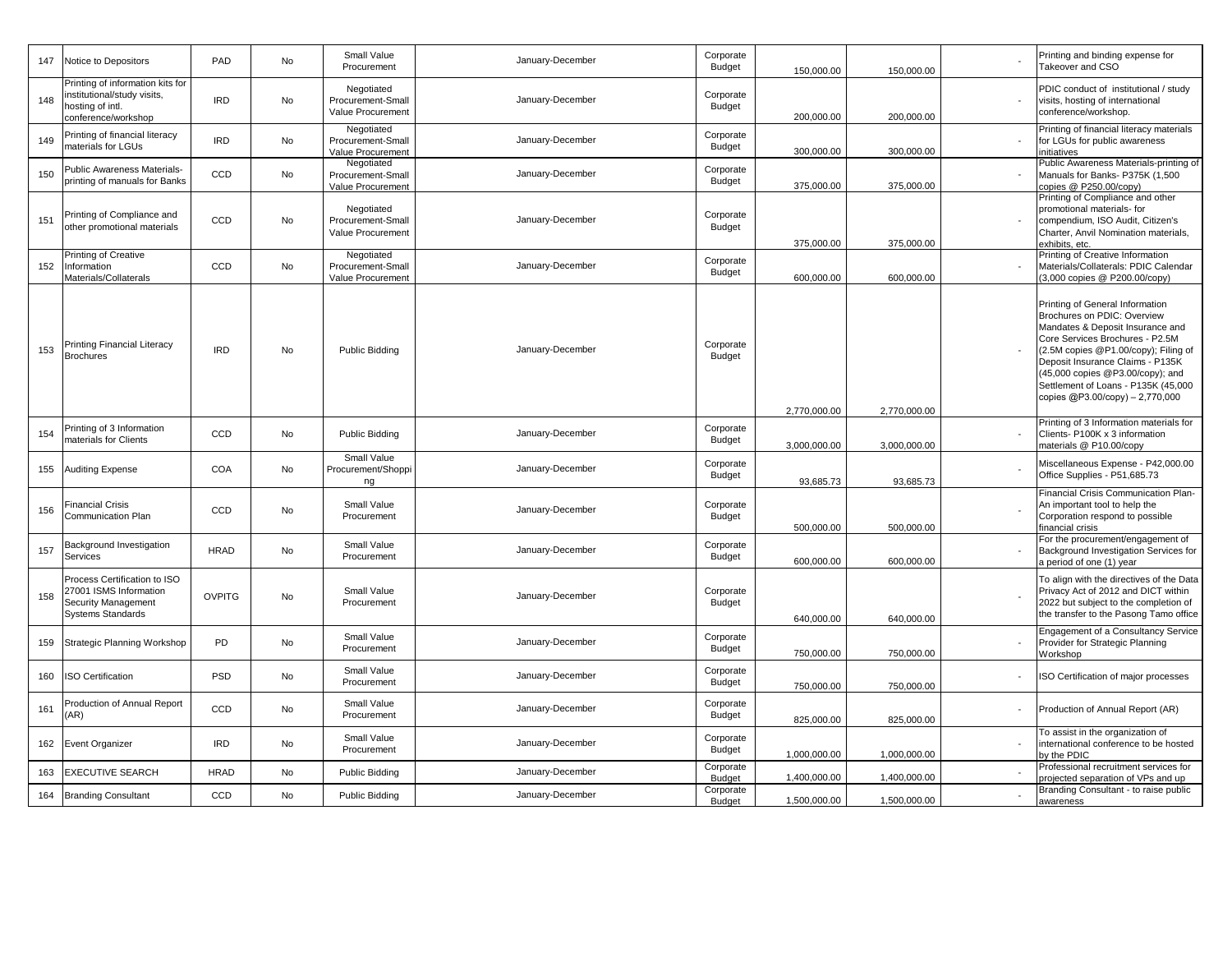| 165 | Competency-Based<br>Performance Management<br>System                                                                                           | ODD         | No        | Public Bidding                                               | January-December | Corporate<br>Budget        | 1,500,000.00  | 1,500,000.00  | A system on performance<br>management that would promote work<br>excellence through continual and<br>ourposive competency assessment                                                                                                                                                                                                                                              |
|-----|------------------------------------------------------------------------------------------------------------------------------------------------|-------------|-----------|--------------------------------------------------------------|------------------|----------------------------|---------------|---------------|-----------------------------------------------------------------------------------------------------------------------------------------------------------------------------------------------------------------------------------------------------------------------------------------------------------------------------------------------------------------------------------|
| 166 | <b>EXECUTIVE</b><br>PROFILING/ASSESSMENT                                                                                                       | <b>HRAD</b> | No        | <b>Public Bidding</b>                                        | January-December | Corporate<br>Budget        | 2,000,000.00  | 2,000,000.00  | profiling/assessment of applicants                                                                                                                                                                                                                                                                                                                                                |
| 167 | <b>Succession Planning</b><br>Program                                                                                                          | ODD         | No        | <b>Public Bidding</b>                                        | January-December | Corporate<br><b>Budget</b> | 3,000,000.00  | 3,000,000.00  | mplementation of Succession<br>Planning Program                                                                                                                                                                                                                                                                                                                                   |
| 168 | Production of Public<br><b>Awareness Materials for Print</b><br><b>Advertising Strategies</b>                                                  | CCD         | <b>No</b> | Public Bidding                                               | January-December | Corporate<br>Budget        | 3,500,000.00  | 3,500,000.00  | Production of Public Awareness<br>Materials for Print Advertising<br>Strategies - To raise Public<br>Awareness on PDIC Deposit<br>nsurance                                                                                                                                                                                                                                        |
| 169 | Review and Design of PDIC<br>Compensation Package and<br>Engagement of a<br><b>Consultancy Service Provider</b><br>for the project             | ODD         | <b>No</b> | <b>Public Bidding</b>                                        | January-December | Corporate<br>Budget        | 3,500,000.00  | 3,500,000.00  | To establish a Total Compensation<br>Package based on compensation<br>ohilosophy to attract, retain and<br>motivate highly qualified, experienced<br>and performance-driven personnel to<br>enable the Corporation to perform its<br>nandates effectively                                                                                                                         |
| 170 | Conduct of Nationwide Public<br><b>Awareness Survey</b>                                                                                        | CCD         | No        | Public Bidding                                               | January-December | Corporate<br><b>Budget</b> | 3,600,000.00  | 3,600,000.00  | Conduct of Nationwide Public<br>Awareness Survey                                                                                                                                                                                                                                                                                                                                  |
| 171 | Service Quality Feedback<br>Survey                                                                                                             | <b>IRD</b>  | No        | Public Bidding                                               | January-December | Corporate<br>Budget        | 5,000,000.00  | 5,000,000.00  | Meet requirement of GCG and<br>expansion/enhancement of survey to<br>cover other clients                                                                                                                                                                                                                                                                                          |
| 172 | <b>Enhancement of Social</b><br>Media/Digital Campaign                                                                                         | <b>IRD</b>  | No        | Public Bidding                                               | January-December | Corporate<br>Budget        | 8,000,000.00  | 8,000,000.00  | To promote public awareness of PDIC<br>hrough social media                                                                                                                                                                                                                                                                                                                        |
| 173 | Ennhancement of<br>Advertisements and Media<br>Placement                                                                                       | CCD         | No        | Public Bidding                                               | January-December | Corporate<br>Budget        | 26,511,000.00 | 26,511,000.00 | Enhancement of Advertisements and<br>Media Placement- to raise public<br>awareness on PDIC and deposit<br>nsurance (Consultancy- P1.5M; PDIC<br>infomercial production and ad<br>placement-P21,915,000 (3<br>nfomercials @P300K; Informercial ad<br>placements-150 spots @P68,900 and<br>150 spots @ P71,200); Buy-out of 5-<br>minute segment-P4,296,000 (12<br>episodes @P358K) |
| 174 | PROFESSIONAL SERVICES<br>General Services Annual<br>Inspection of Professional<br><b>Electrical Engineer (PDIC</b><br>Building in Chino Roces) | GSD         | No        | Small Value<br>Procurement/Agency-<br>to-Agency<br>Agreement | January-December | Corporate<br>Budget        | 40.000.00     | 40.000.00     | Annual Inspection of Professional<br>Electrical Engineer (PDIC Building in<br>Chino Roces)                                                                                                                                                                                                                                                                                        |
| 175 | PROFESSIONAL SERVICES<br>General Services - Annual<br>Inspection of Professional<br>Mechanical Engineer (PDIC<br>Building in Chino Roces)      | GSD         | No        | Small Value<br>Procurement/Agency<br>to-Agency<br>Agreement  | January-December | Corporate<br>Budget        | 40,000.00     | 40,000.00     | Annual Inspection of Professional<br>Mechanical Engineer (PDIC Building<br>n Chino Roces)                                                                                                                                                                                                                                                                                         |
| 176 | PROFESSIONAL SERVICES<br>General Services - Change<br>of Combination of safe and<br>vault doors                                                | GSD         | <b>No</b> | Negotiated<br>Procurement-Small<br>Value Procurement         | January-December | Corporate<br>Budget        | 120,000.00    | 120,000.00    | Change of Combination of safe and<br>vault doors                                                                                                                                                                                                                                                                                                                                  |
| 177 | PROFESSIONAL SERVICES<br><b>General Services Pest</b><br><b>Control Services</b>                                                               | GSD         | No        | Negotiated<br>Procurement-Small<br>Value Procurement         | January-December | Corporate<br>Budget        | 360,000.00    | 360,000.00    | <b>General Services Pest Control</b><br>Services                                                                                                                                                                                                                                                                                                                                  |
| 178 | PROFESSIONAL SERVICES<br><b>GENERAL SERVICES -</b><br>Garbage Hauling at PDIC<br>Chino Roces                                                   | GSD         | No        | Negotiated<br>Procurement-Small<br>Value Procurement         | January-December | Corporate<br>Budget        | 500,000.00    | 500,000.00    | Garbage Hauling at PDIC Chino<br>Roces                                                                                                                                                                                                                                                                                                                                            |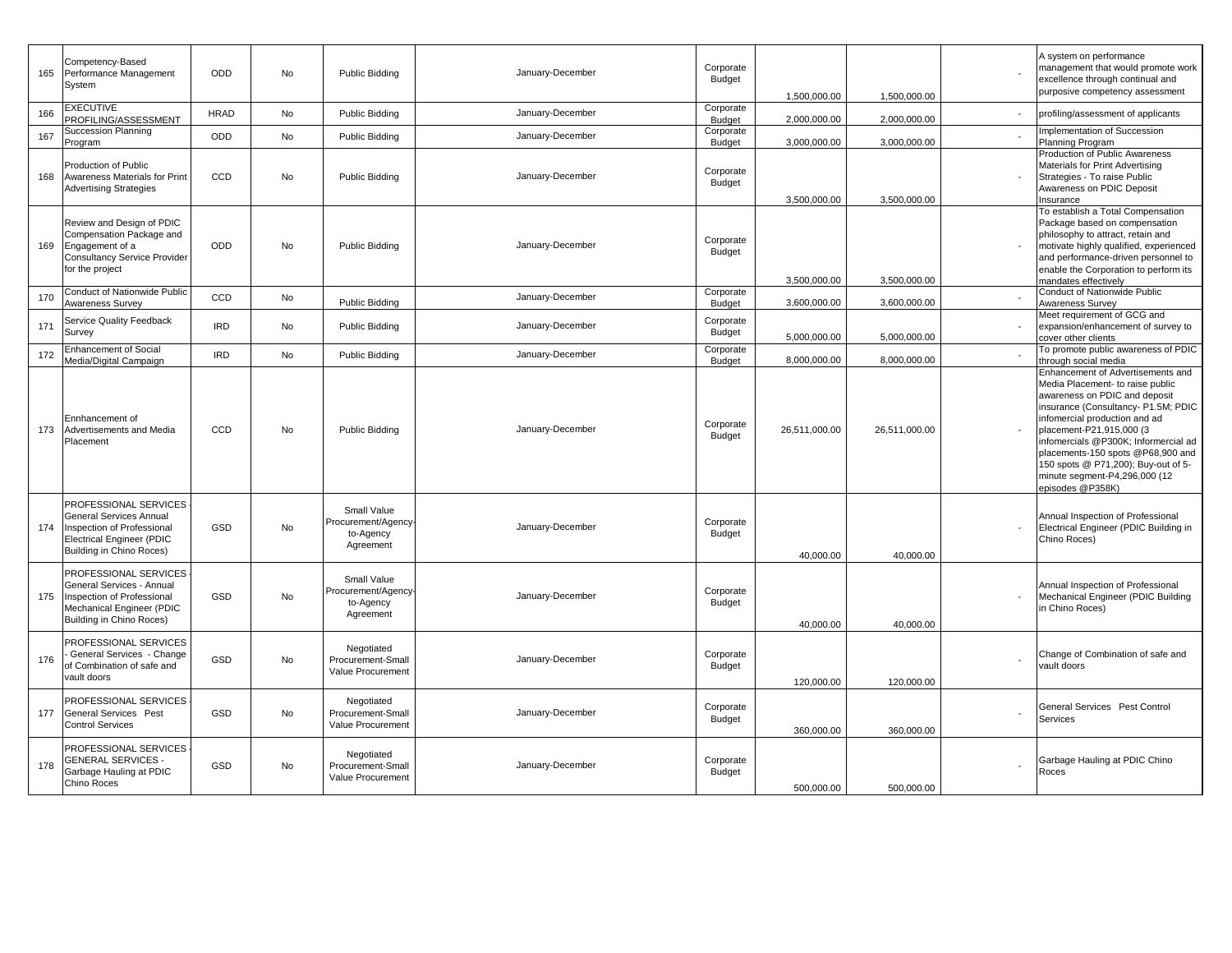| 179 | Professional Services -<br>Janitorial and Allied Services                                        | GSD         | No | Public Bidding                                                               | October-December  | Corporate<br>Budget        | 19,875,834.00 | 19,875,834.00 | Janitorial and Allied Services                                                                                                    |
|-----|--------------------------------------------------------------------------------------------------|-------------|----|------------------------------------------------------------------------------|-------------------|----------------------------|---------------|---------------|-----------------------------------------------------------------------------------------------------------------------------------|
| 180 | <b>Engagement of External</b><br>Appraiser                                                       | AMDD1       | No | Public Bidding                                                               | January-December  | Corporate<br><b>Budget</b> | 2,000,000.00  | 2,000,000.00  | 1. For properties with BV / CAV<br>above 5Mn. 2. For properties with<br>expired appraisal that cannot be<br>accommodated by PRAD. |
| 181 | Salaries and Compensation                                                                        | <b>HRAD</b> | No | <b>Public Bidding</b>                                                        | January-December  | Corporate<br>Budget        | 32,826,050.00 | 32,826,050.00 | Compensation and Travel Allowance<br>of Contractual Personnel.                                                                    |
| 182 | PROFESSIONAL SERVICES<br><b>Security Services</b>                                                | GSD         | No | <b>Public Bidding</b>                                                        | October-December  | Corporate<br>Budget        | 40,095,666.00 | 40,095,666.00 | Chino Roces Building, Taguig<br>Warehouse, Cupang Warehouse,<br>Corporate ROPA                                                    |
| 183 | <b>SPACE RENTAL EXPENSES</b>                                                                     | CPD         | No | Lease of Privately<br>Owned Property and<br>Venue/Small Value<br>Procurement | January-December  | Corporate<br>Budget        | 15,000.00     | 15,000.00     | Rental for Space needed during<br>Claims Settlement Operations.                                                                   |
| 184 | <b>OTHER RENTAL EXPENSES</b>                                                                     | CPD         | No | Lease of Privately<br>Owned Property and<br>Venue/Small Value<br>Procurement | January-December  | Corporate<br>Budget        | 88,550.00     | 88,550.00     | Rental for other materials needed<br>during Field Operations such as<br>tables/chairs, Generator Sets, Tents,<br>etc.             |
| 185 | RENT EXPENSE - Indoor<br><b>Ornamental Plants</b>                                                | GSD         | No | Small Value<br>Procurement                                                   | November-December | Corporate<br><b>Budget</b> | 240,953.00    | 240,953.00    | <b>Indoor Ornamental Plants</b>                                                                                                   |
| 186 | Rent/Lease Expense                                                                               | PAD         | No | Lease of Privately<br>Owned Property and<br>Venue                            | January-December  | Corporate<br><b>Budget</b> | 269,500.00    | 269,500.00    | For rental expenses incurred during<br>DBF and frontline client assistance                                                        |
| 187 | <b>RENT EXPENSE -</b><br>Warehouse for FFEs                                                      | GSD         | No | Lease of Privately<br>Owned Property and<br>Venue/Small Value<br>Procurement | January-December  | Corporate<br><b>Budget</b> | 1,700,000.00  | 1,700,000.00  | Warehouse for FFEs                                                                                                                |
| 188 | Rental Services for<br>Photocopying Machine                                                      | PPD         | No | Public Bidding                                                               | January-March     | Corporate<br><b>Budget</b> | 2,222,696.00  | 2,222,696.00  | Rental Services for Photocopying<br>Machine                                                                                       |
| 189 | RENT EXPENSE - Rental/<br>lease of Parking Slots                                                 | GSD         | No | Agency-to-Agency<br>Agreement                                                | January-December  | Corporate<br><b>Budget</b> | 4,285,000.00  | 4,285,000.00  | Rental/ lease of Parking Slots                                                                                                    |
| 190 | RENT EXPENSE - Taguig<br>and Cupang Warehouse                                                    | GSD         | No | Public Bidding/<br>Lease of Privately<br>Owned Property and<br>Venue         | April-June        | Corporate<br>Budget        | 4,566,482.00  | 4,566,482.00  | RENT EXPENSE - Taquiq and<br>Cupang Warehouse                                                                                     |
| 191 | PBX maintenance                                                                                  | <b>TSD</b>  | No | Small Value<br>Procurement                                                   | January-December  | Corporate<br>Budget        | 800,000.00    | 800,000.00    | hardware maintenance of PBX                                                                                                       |
| 192 | <b>REPAIRS AND</b><br><b>MAINTENANCE -</b><br><b>FURNITURE &amp; FIXTURE -</b><br>Repair of FFEs | GSD         | No | Small Value<br>Procurement                                                   | January-December  | Corporate<br><b>Budget</b> | 600.000.00    | 600,000.00    | Repair of FFEs                                                                                                                    |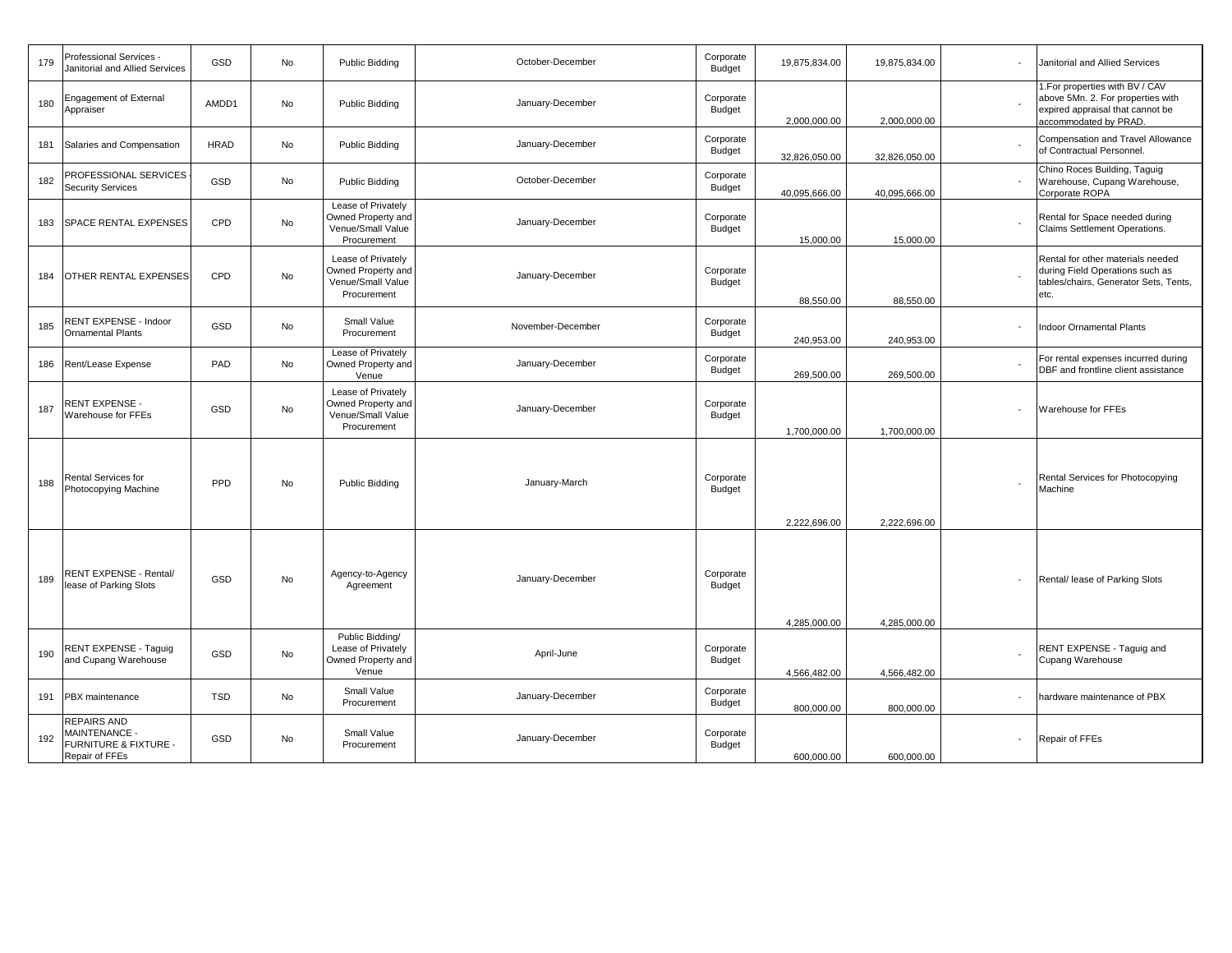| 193 | Maintenance of public wifi<br>equipment                                                                                                                                                                          | <b>TSD</b> | No        | Small Value<br>Procurement                     | January-December | Corporate<br>Budget        | 120,000.00   | 120,000.00   | Maintenance of public wifi equipment                                                                                                               |
|-----|------------------------------------------------------------------------------------------------------------------------------------------------------------------------------------------------------------------|------------|-----------|------------------------------------------------|------------------|----------------------------|--------------|--------------|----------------------------------------------------------------------------------------------------------------------------------------------------|
| 194 | Comprehensive maintenance<br>for data center UPS                                                                                                                                                                 | <b>TSD</b> | No        | Small Value<br>Procurement                     | January-December | Corporate<br>Budget        | 121,000.00   | 121,000.00   | maintenance for data center UPS                                                                                                                    |
| 195 | <b>IT Supplies</b>                                                                                                                                                                                               | <b>TSD</b> | No        | Small Value<br>Procurement/Shoppi<br>ng        | January-December | Corporate<br><b>Budget</b> | 400,000.00   | 400,000.00   | Supplies to be used for repairs and<br>maintenance, ie, cables, mouldings,<br>RJ45 etc.                                                            |
| 196 | Maintenance and accessories<br>of various IT equipment                                                                                                                                                           | <b>TSD</b> | No        | <b>Small Value</b><br>Procurement/Shoppi<br>ng | January-December | Corporate<br>Budget        | 900,000.00   | 900,000.00   | various semi-expendable ICT<br>equipment and replacement parts                                                                                     |
| 197 | Nutanix maintenance                                                                                                                                                                                              | <b>TSD</b> | No        | Public Bidding                                 | January-December | Corporate<br>Budget        | 1,625,000.00 | 1,625,000.00 | naintenance of VM hardware                                                                                                                         |
| 198 | REPAIRS AND<br>MAINTENANCE - MOTOR<br><b>VEHICLES - Smoke Emission</b><br>Test                                                                                                                                   | GSD        | No        | Small Value<br>Procurement                     | January-December | Corporate<br>Budget        | 29,000.00    | 29,000.00    | Vehicle Smoke Emission Test                                                                                                                        |
| 199 | <b>REPAIRS AND</b><br>MAINTENANCE - MOTOR<br>VEHICLES - PMS of MVs and<br>Repair and Maintenance i.e.<br>Mechanical, Aircon,<br>Electrical, Body repairs,<br>replacement of parts<br>including participation fee | GSD        | No        | Small Value<br>Procurement                     | January-December | Corporate<br>Budget        | 3,409,994.00 | 3,409,994.00 | PMS of MVs and Repair and<br>Maintenance i.e. Mechanical, Aircon,<br>Electrical, Body repairs, replacement<br>of parts including participation fee |
| 200 | <b>REPAIRS AND</b><br>MAINTENANCE - OFFICE<br>EQUIPMENT - Repair of<br><b>Existing Office Equipment</b>                                                                                                          | GSD        | No        | Small Value<br>Procurement                     | January-December | Corporate<br>Budget        | 200,000.00   | 200,000.00   | Repair of Existing Office Equipment                                                                                                                |
| 201 | <b>REPAIRS AND</b><br>MAINTENANCE - OTHER<br>MACHINERY AND<br><b>EQUIPMENT - Fire</b><br>Extinguishers                                                                                                           | GSD        | No        | Small Value<br>Procurement                     | January-December | Corporate<br>Budget        | 450,000.00   | 450,000.00   | Refilling of Fire Extinguishers and<br>conversion to green type                                                                                    |
| 202 | <b>REPAIRS AND</b><br>MAINTENANCE - OTHER<br><b>MACHINERY AND</b><br><b>EQUIPMENT - Preventive</b><br>Maintenance of Gensets,<br>ATS, UPS, Fire & Jockey<br>Pumps and Fire Detection<br>and Alarm System         | GSD        | <b>No</b> | Public Bidding/Small<br>Value Procurement      | January-December | Corporate<br>Budget        | 1,200,000.00 | 1,200,000.00 | Preventive Maintenance of Gensets,<br>ATS, UPS, Fire & Jockey Pumps and<br>Fire Detection and Alarm System                                         |
| 203 | REPAIRS AND<br>MAINTENANCE - OTHER<br>MACHINERY AND<br><b>EQUIPMENT-</b><br>Comprehensive Quarterly<br>Maintenance of Precision<br>ACU                                                                           | GSD        | <b>No</b> | Public Bidding                                 | January-December | Corporate<br>Budget        | 1,200,000.00 | 1,200,000.00 | Comprehensive Quarterly<br>Maintenance of Precision ACU                                                                                            |
| 204 | <b>REPAIRS AND</b><br>MAINTENANCE - OTHER<br>MACHINERY AND<br><b>EQUIPMENT - Preventive</b><br>Maintenance of VRF                                                                                                | GSD        | No        | Negotiated<br>Procurement                      | January-December | Corporate<br>Budget        | 2,400,000.00 | 2,400,000.00 | Comprehensive PMS of VRV ACUs                                                                                                                      |
| 205 | <b>REPAIRS AND</b><br>MAINTENANCE -<br><b>BUILDINGS and OTHER</b><br>STRUCTURES - Water<br><b>Potability Test</b>                                                                                                | GSD        | No        | Small Value<br>Procurement                     | January-December | Corporate<br>Budget        | 100,000.00   | 100,000.00   | <b>Water Potability Test</b>                                                                                                                       |
| 206 | <b>REPAIRS AND</b><br>MAINTENANCE -<br><b>BUILDINGS and OTHER</b><br>STRUCTURES - Refill and<br>Maintenance of FM200 Fire<br>Suppression System                                                                  | GSD        | No        | Small Value<br>Procurement                     | January-December | Corporate<br>Budget        | 460,000.00   | 460,000.00   | Refill and Maintenance of FM200 Fire<br><b>Suppression System</b>                                                                                  |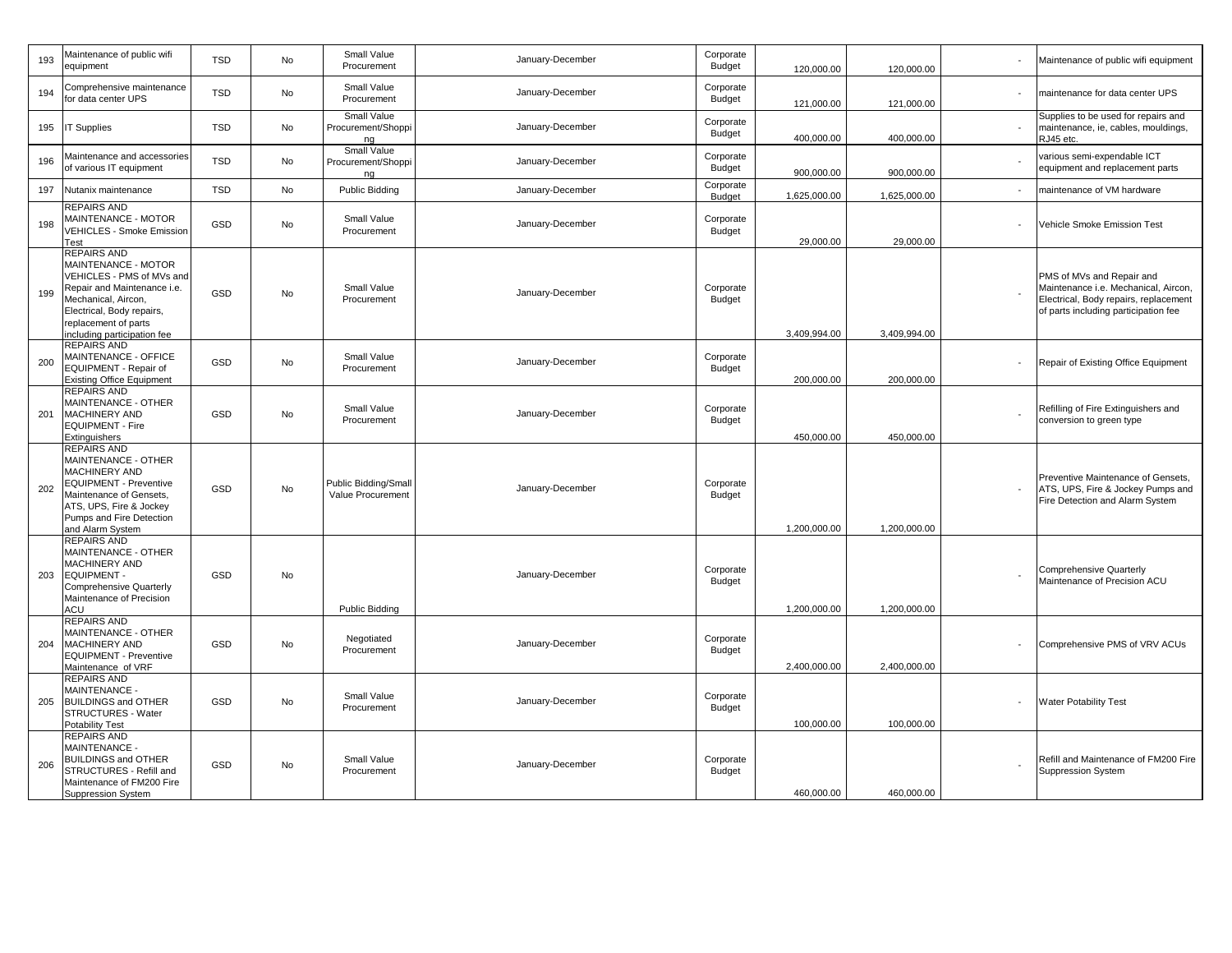| 207 | REPAIRS AND<br>MAINTENANCE -<br><b>BUILDINGS AND OTHER</b><br>STRUCTURES-<br>Comprehensive PMS of Two<br>(2) units Elevator                                                                             | GSD            | No | Small Value<br>Procurement/Direct<br>Contracting         | January-December  | Corporate<br>Budget        | 720,000.00   | 720,000.00   |                          | Comprehensive PMS of Two (2) units<br>Elevator                                                                                                          |
|-----|---------------------------------------------------------------------------------------------------------------------------------------------------------------------------------------------------------|----------------|----|----------------------------------------------------------|-------------------|----------------------------|--------------|--------------|--------------------------|---------------------------------------------------------------------------------------------------------------------------------------------------------|
| 208 | <b>REPAIRS AND</b><br>MAINTENANCE -<br><b>BUILIDNGS AND OTHER</b><br>STRUCTURES - Transporter<br>and Treater of Hazardous<br>Waste; Emission Sampling<br>Test for Gensets;<br>Water/Wastewater Sampling | GSD            | No | Small Value<br>Procurement                               | January-December  | Corporate<br>Budget        | 1,000,000.00 | 1.000.000.00 |                          | Transporter and Treater of Hazardous<br>Waste; Emission Sampling Test for<br>Gensets; Water/Wastewater Sampling                                         |
| 209 | Subscription to SEC iview                                                                                                                                                                               | <b>BSD</b>     | No | Agency-to-Agency<br>Agreement                            | January-December  | Corporate<br>Budget        | 5,000.00     | 5,000.00     |                          | <b>SEC</b> iview                                                                                                                                        |
| 210 | Subscription - The Economist                                                                                                                                                                            | <b>OP</b>      | No | Small Value<br>Procurement                               | January-December  | Corporate<br>Budget        | 17,204.00    | 17,204.00    |                          | Subscription                                                                                                                                            |
| 211 | Subscription - Zoom                                                                                                                                                                                     | <b>OP</b>      | No | Small Value<br>Procurement                               | January-December  | Corporate<br>Budget        | 20,600.00    | 20,600.00    |                          | Cloud platform for video, voice,<br>content sharing and chat                                                                                            |
| 212 | Subscription of Time or The<br>Economist Magazine                                                                                                                                                       | <b>OSVPMSS</b> | No | Small Value<br>Procurement                               | November-December | Corporate<br><b>Budget</b> | 25,000.00    | 25,000.00    |                          | Magazine Subsciption                                                                                                                                    |
| 213 | Subscription - Financial<br>Times                                                                                                                                                                       | <b>OP</b>      | No | Small Value<br>Procurement                               | November-December | Corporate<br>Budget        | 29,261.00    | 29,261.00    | $\overline{\phantom{a}}$ | Subscription                                                                                                                                            |
| 214 | Subscription - CD Asia Online                                                                                                                                                                           | OP             | No | Small Value<br>Procurement                               | January-December  | Corporate<br>Budget        | 30,570.00    | 30,570.00    |                          | Subscription                                                                                                                                            |
| 215 | SSL subscription                                                                                                                                                                                        | <b>TSD</b>     | No | Small Value<br>Procurement                               | January-December  | Corporate<br>Budget        | 78,000.00    | 78,000.00    |                          | Internet access security                                                                                                                                |
| 216 | WINDOWS REMOTE<br>DESKTOP/365 E3                                                                                                                                                                        | SDD            | No | Small Value<br>Procurement                               | January-December  | Corporate<br>Budget        | 100,000.00   | 100,000.00   |                          | SUBSCRIPTION EXPENSES                                                                                                                                   |
| 217 | LRA Extension Office of PDIC                                                                                                                                                                            | <b>RCLD</b>    | No | Agency-to-Agency<br>Agreement                            | July-August       | Corporate<br>Budget        | 120,000.00   | 120,000.00   |                          | <b>LRA Subscription</b>                                                                                                                                 |
| 218 | LEX LIBRIS AND LICENSES                                                                                                                                                                                 | LAS            | No | Agency-to-Agency<br>Agreement/Small<br>Value Procurement | January-December  | Corporate<br>Budget        | 180,000.00   | 180,000.00   |                          | SUBSCRIPTION EXPENSE                                                                                                                                    |
| 219 | <b>Endpoint Security System</b><br>maintenance                                                                                                                                                          | <b>TSD</b>     | No | Small Value<br>Procurement                               | January-December  | Corporate<br>Budget        | 286,000.00   | 286,000.00   |                          | <b>Encryption Security maintenance</b>                                                                                                                  |
| 220 | <b>Network Monitoring System</b><br>maintenance                                                                                                                                                         | <b>TSD</b>     | No | Small Value<br>Procurement                               | January-December  | Corporate<br>Budget        | 370,000.00   | 370,000.00   |                          | maintenance for NMS                                                                                                                                     |
| 221 | Sams Plotter                                                                                                                                                                                            | <b>TSD</b>     | No | Small Value<br>Procurement                               | January-December  | Corporate<br>Budget        | 384,000.00   | 384,000.00   |                          | plotting software for PrAD                                                                                                                              |
| 222 | Helpdesk maintenance                                                                                                                                                                                    | <b>TSD</b>     | No | Small Value<br>Procurement                               | January-December  | Corporate<br>Budget        | 484,000.00   | 484,000.00   |                          | helpdesk software maintenance                                                                                                                           |
| 223 | Multimedia News Monitoring<br>and social Listening Services                                                                                                                                             | CCD            | No | Small Value<br>Procurement                               | January-December  | Corporate<br>Budget        | 700,000.00   | 700,000.00   |                          | Multimedia News Monitoring and<br>social Listening Services (TV, Radio,<br>Print, broadcast, online monitoring of<br>approx 6,000 social media channel) |
| 224 | Procurement of Daily<br>Newspapers and Business<br>World                                                                                                                                                | PPD            | No | Small Value<br>Procurement                               | November-December | Corporate<br>Budget        | 845.151.00   | 845.151.00   |                          | Daily Newspapers and Business<br>World                                                                                                                  |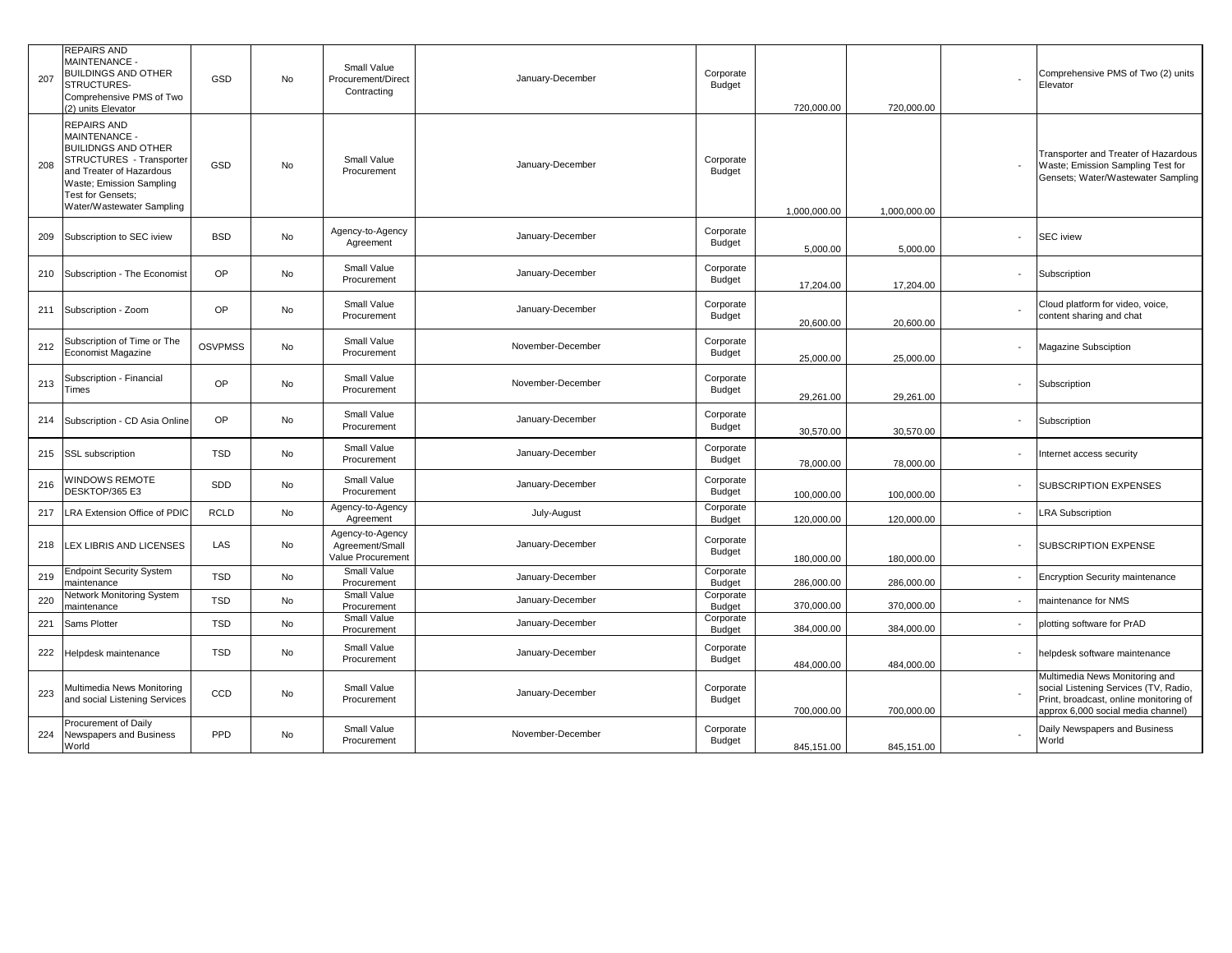| 225 | SUBSCRIPTION FOR TEXT<br><b>BLAST FACILITY</b>                                                                                 | SDD           | No        | Small Value<br>Procurement                                        | July-August      | Corporate<br><b>Budget</b> | 900,000.00    | 900,000.00    | SUBSCRIPTION EXPENSES                                                                                                |
|-----|--------------------------------------------------------------------------------------------------------------------------------|---------------|-----------|-------------------------------------------------------------------|------------------|----------------------------|---------------|---------------|----------------------------------------------------------------------------------------------------------------------|
| 226 | SUBSCRIPTION FOR<br>CLOUD PABX/TELEPHONY                                                                                       | SDD           | No        | Small Value<br>Procurement                                        | January-December | Corporate<br>Budget        | 1,000,000.00  | 1,000,000.00  | <b>SUBSCRIPTION EXPENSES</b>                                                                                         |
| 227 | Multifactor Authentication<br>software                                                                                         | <b>TSD</b>    | No        | Public Bidding                                                    | January-December | Corporate<br><b>Budget</b> | 1,200,000.00  | 1,200,000.00  | Software for additional security for<br>officers                                                                     |
| 228 | <b>IPPFSS</b>                                                                                                                  | SDD           | No        | <b>Direct Contracting</b>                                         | July-September   | Corporate<br>Budget        | 1,547,233.00  | 1,547,233.00  | SUBSCRIPTION EXPENSES                                                                                                |
| 229 | Antivirus and antispam<br>software                                                                                             | <b>TSD</b>    | No        | Public Bidding                                                    | April-June       | Corporate<br>Budget        | 1,716,440.00  | 1,716,440.00  | antivirus and antispam software                                                                                      |
| 230 | Bloomberg                                                                                                                      | <b>TD</b>     | No        | <b>Direct Contracting</b>                                         | April - June     | Corporate<br>Budget        | 1,812,800.00  | 1,812,800.00  | subscription of 2 terminals for the year<br>2022                                                                     |
| 231 | Checkpoint firewall<br>naintenance                                                                                             | <b>TSD</b>    | No        | <b>Public Bidding</b>                                             | January-December | Corporate<br><b>Budget</b> | 1,945,000.00  | 1,945,000.00  | checkpoint maintenance                                                                                               |
| 232 | <b>INTEGRATED FINANCIAL</b><br><b>SYSTEM</b>                                                                                   | SDD           | No        | Public Bidding                                                    | January-December | Corporate<br>Budget        | 4,832,318.00  | 4,832,318.00  | SUBSCRIPTION EXPENSES                                                                                                |
| 233 | Office Production<br>Software/Office 365<br>Subscription                                                                       | <b>TSD</b>    | No        | Public Bidding                                                    | January-December | Corporate<br>Budget        | 5,500,000.00  | 5,500,000.00  | Subscription to Office 365                                                                                           |
| 234 | <b>Cloud Protection Security</b><br>Solution                                                                                   | <b>OVPITG</b> | No        | Public Bidding                                                    | January-December | Corporate<br><b>Budget</b> | 8,500,000.00  | 8,500,000.00  | New System for Cloud Security                                                                                        |
| 235 | <b>Disaster Recovery Services</b>                                                                                              | <b>TSD</b>    | <b>No</b> | Public Bidding                                                    | January-December | Corporate<br><b>Budget</b> | 29,000,000.00 | 29,000,000.00 | online back up site                                                                                                  |
| 236 | PLDT direct lines                                                                                                              | <b>TSD</b>    | No        | WETISP                                                            | January-December | Corporate<br>Budget        | 188,992.00    | 188,992.00    | PLDT direct lines                                                                                                    |
| 237 | PLDT landline plus                                                                                                             | <b>TSD</b>    | No        | WETISP                                                            | January-December | Corporate<br>Budget        | 373,560.00    | 373,560.00    | PLDT landline plus                                                                                                   |
| 238 | ISDN charges                                                                                                                   | <b>TSD</b>    | No        | Small Value<br>Procurement                                        | January-December | Corporate<br><b>Budget</b> | 1,833,525.00  | 1,833,525.00  | <b>ISDN</b> charges                                                                                                  |
| 239 | wireless facility for ITG<br>personnel                                                                                         | <b>TSD</b>    | No        | Small Value<br>Procurement/Shoppi<br>ng                           | January-December | Corporate<br>Budget        | 36,000.00     | 36,000.00     | wireless facility for ITG personnel                                                                                  |
| 240 | Reimbursement of telephone<br>mobile during work from<br>home arrangement                                                      | <b>TSD</b>    | No        | Small Value<br>Procurement/Shoppi<br>ng                           | January-December | Corporate<br>Budget        | 525,096.00    | 525,096.00    | reimbursement of mobile expenses<br>during WFH                                                                       |
| 241 | Wireless facility for Unit<br>Heads and up                                                                                     | <b>TSD</b>    | <b>No</b> | Public Bidding/<br>WETISP/Renewal of<br>Subscription/Shoppi<br>ng | January-December | Corporate<br>Budget        | 1,682,110.00  | 1,682,110.00  | Wireless facility for Unit Heads and up                                                                              |
| 242 | Technical / Functional: Bank<br><b>Examination Forum</b>                                                                       | <b>TI</b>     | No        | Small Value<br>Procurement                                        | January-December | Corporate<br><b>Budget</b> | 50,000.00     | 50,000.00     | To align significant updates on BSP<br>egulations, PDIC issuances and<br>other best practices on bank<br>examination |
| 243 | <b>CORE: Skills Retooling</b><br>Course on Project<br>Management Approach to<br>BAnk Closure Focus on<br>MODL, MOI Preparation | <b>TI</b>     | No        | Small Value<br>Procurement                                        | January-December | Corporate<br>Budget        | 100,000.00    | 100,000.00    | To equip members of the ETP in the<br>PMT Approach to Bank Closure                                                   |
| 244 | <b>CORE: Skills Retooling</b><br>Course on Claims Validation<br>and Processing                                                 | TI            | No        | Small Value<br>Procurement                                        | January-December | Corporate<br>Budget        | 100,000.00    | 100,000.00    | To equip the members of the ETP on<br>claims validation & processing                                                 |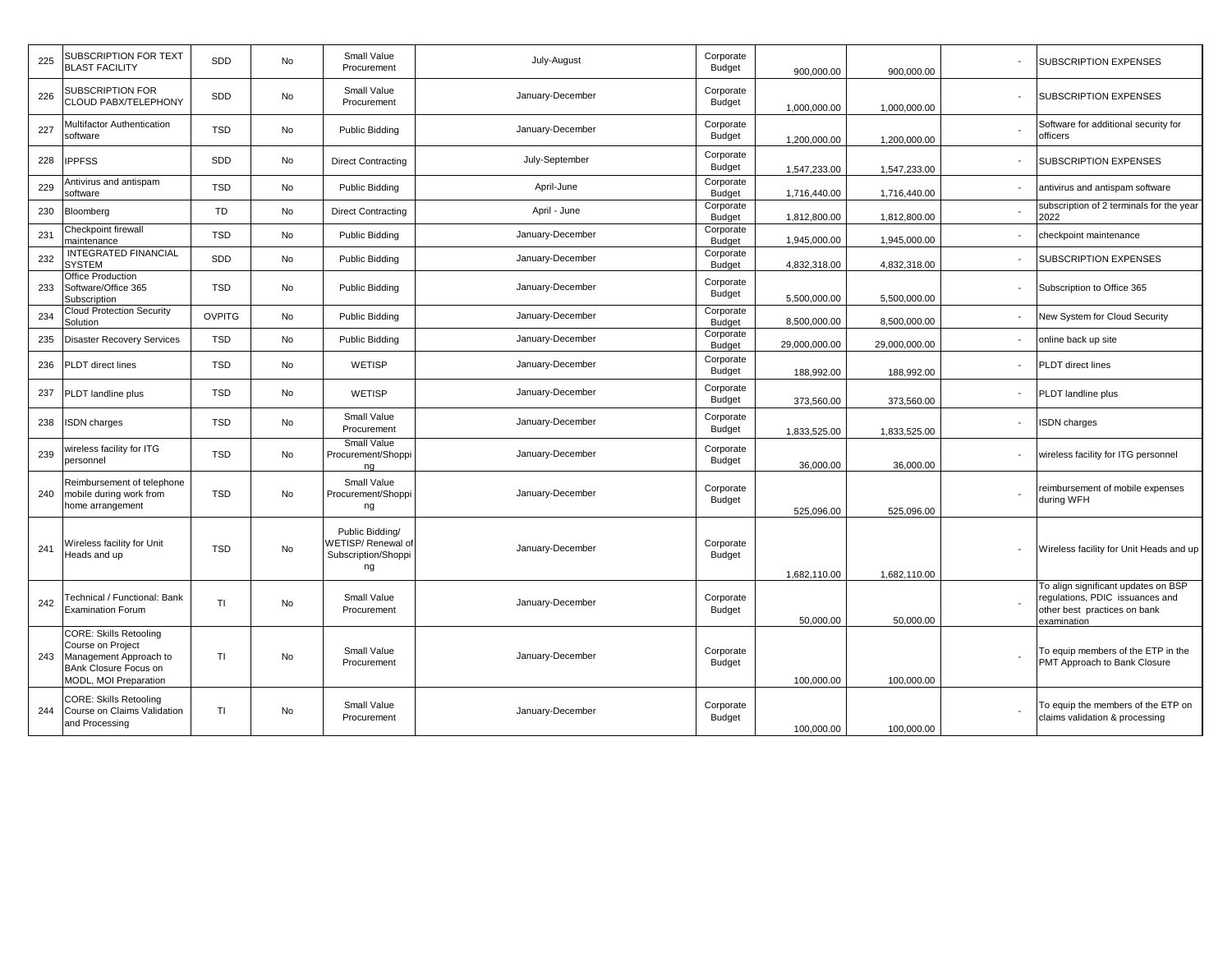| 245 | CORE: Skills Retooling<br>Course on Claims Settlement<br><b>Public Assistance</b>                           | TI        | No | Small Value<br>Procurement    | January-December | Corporate<br>Budget        | 100,000.00 | 100,000.00 | To equip the members of the ETP on<br>claims settlement and public<br>assistance    |
|-----|-------------------------------------------------------------------------------------------------------------|-----------|----|-------------------------------|------------------|----------------------------|------------|------------|-------------------------------------------------------------------------------------|
| 246 | <b>CORE: Skills Retooling</b><br>Course on Loans<br>Management                                              | TI        | No | Small Value<br>Procurement    | January-December | Corporate<br>Budget        | 100,000.00 | 100,000.00 | To equip members of the ETP on<br>loans management processes                        |
| 247 | CORE: Workshop on the<br>PDIC Quality Management<br>System (QMS)                                            | TI        | No | Small Value<br>Procurement    | January-December | Corporate<br>Budget        | 100,000.00 | 100,000.00 | To capacitate PDIC personnel<br>involved in the management of QMS                   |
| 248 | CORE: Workshop on Basic<br>Quality and Productivity<br>Improvement Approaches<br>(BQPIA)                    | TI        | No | Small Value<br>Procurement    | January-December | Corporate<br>Budget        | 100,000.00 | 100,000.00 | To guide process owners to comply<br>with the requirements of the ISO<br>9001:2015  |
| 249 | CORE: Workshop on ISO<br>9001:2015                                                                          | <b>TI</b> | No | Small Value<br>Procurement    | January-December | Corporate<br><b>Budget</b> | 100,000.00 | 100,000.00 | To orient the process owners on how<br>ISO certification is done                    |
| 250 | Technical / Functional:<br>Seminar on Records<br>Management                                                 | TI        | No | Small Value<br>Procurement    | January-December | Corporate<br>Budget        | 100,000.00 | 100,000.00 | To equip participants on the<br>fundamentals of archiving and records<br>nanagement |
| 251 | Technical / Functional:<br>Insurance Claims System<br>ICS) and Deployment<br>Briefings                      | TI        | No | Small Value<br>Procurement    | January-December | Corporate<br>Budget        | 100,000.00 | 100,000.00 | To cover continuous improvement and<br>changes in procedures and policies           |
| 252 | Fechnical / Functional: Legal<br>ecture Series                                                              | TI        | No | Small Value<br>Procurement    | January-December | Corporate<br>Budget        | 100,000.00 | 100,000.00 | To generate awareness and enable<br>personnel to comply with legal<br>requirements  |
| 253 | Technical / Functional:<br>Governance, Risk & Data<br>Privacy                                               | TI        | No | Small Value<br>Procurement    | January-December | Corporate<br>Budget        | 100,000.00 | 100,000.00 | To promote governance, compliance<br>and risks programs in PDIC                     |
| 254 | <b>Technical / Functional:</b><br>Seminar on Procurement Law                                                | TI        | No | Small Value<br>Procurement    | January-December | Corporate<br>Budget        | 100,000.00 | 100,000.00 | To update BAC and TWG members on<br>RA 9184                                         |
| 255 | Other Programs: Safety<br>Programs on Fire,<br>Earthquake and Other<br>Disaster Preparedness<br>Initiatives | TI        | No | Small Value<br>Procurement    | January-December | Corporate<br>Budget        | 100,000.00 | 100,000.00 | To equip members of ERT on disaster<br>risk management                              |
| 256 | Other Programs: Orientation<br>on Drug - Free Workplace                                                     | TI        | No | Small Value<br>Procurement    | January-December | Corporate<br>Budget        | 100,000.00 | 100,000.00 | To orient PDIC employees on use of<br>dangerous and prohibited drugs                |
| 257 | Other Programs: Anniversary<br>Learning Sessions                                                            | TI        | No | Small Value<br>Procurement    | January-December | Corporate<br>Budget        | 100,000.00 | 100,000.00 | Short learning sessions for PDIC<br>employees                                       |
| 258 | CORE: On-Boarding Program                                                                                   | TI        | No | Small Value<br>Procurement    | January-December | Corporate<br>Budget        | 150,000.00 | 150,000.00 | To train new hired PDIC personnel on<br>PDIC's mandates, objectives and<br>valuaes  |
| 259 | Technical / Functional:<br>Seminar on Microsoft Excel<br>Basic and Intermediate<br>Levels                   | <b>TI</b> | No | Small Value<br>Procurement    | January-December | Corporate<br>Budget        | 150,000.00 | 150,000.00 | To familiarize participants on the basic<br>and advanced skill sets on MS Excel     |
| 260 | Technical / Functional:<br>Seminar on Asset Disposal /<br>Marketing & Promotion<br>Initiatives              | <b>TI</b> | No | Small Value<br>Procurement    | January-December | Corporate<br>Budget        | 150,000.00 | 150,000.00 | To cover credit collection, asset<br>disposal, and marketing initiatives            |
| 261 | CORE: Refresher Course on<br>Internal Quality Audit (IQA)                                                   | TI        | No | Small Value<br>Procurement    | January-December | Corporate<br>Budget        | 200,000.00 | 200,000.00 | To refresh PDIC IQAs on updates of<br>ISO 9001:2015                                 |
| 262 | Leadership & Managerial:<br><b>Supervisory Development</b><br>Course - Track 1                              | TI        | No | Agency-to-Agency<br>Agreement | January-December | Corporate<br>Budget        | 200,000.00 | 200,000.00 | To strengthen communication, people<br>and presentation skills, etc.                |
| 263 | Leadership & Managerial:<br><b>Supervisory Development</b><br>Course - Tracks 2-3                           | TI        | No | Agency-to-Agency<br>Agreement | January-December | Corporate<br>Budget        | 200,000.00 | 200,000.00 | To strengthen communication, people,<br>and presentation skills, etc.               |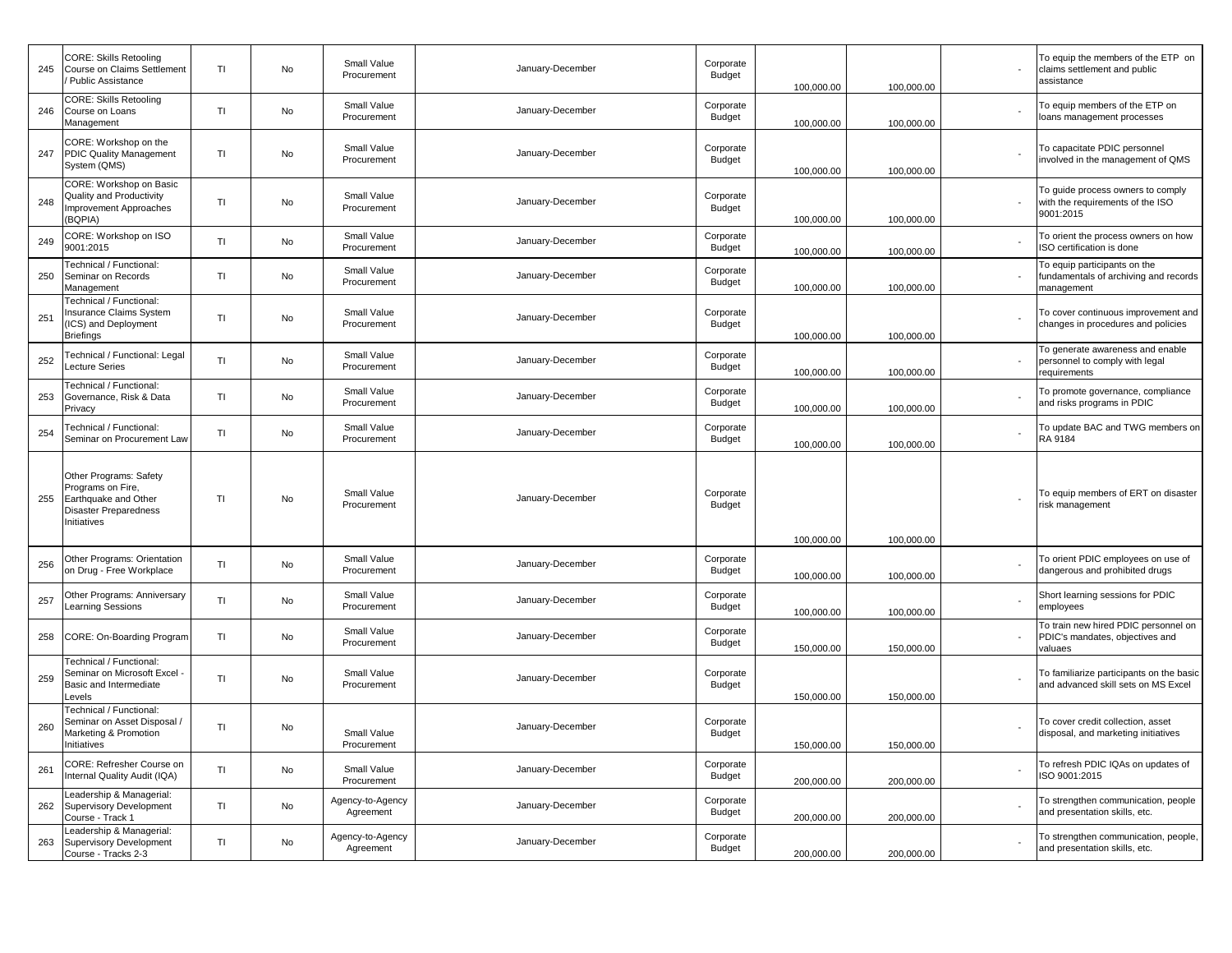| 264 | Technical / Functional:<br>Project Management Team<br><b>Exchange Session</b>          | TI  | No | Small Value<br>Procurement | January-December | Corporate<br>Budget | 200,000.00   | 200,000.00   | To discuss completed bank closure<br>projects, share & compare<br>experiences, challenges encountered,<br>etc.                                  |
|-----|----------------------------------------------------------------------------------------|-----|----|----------------------------|------------------|---------------------|--------------|--------------|-------------------------------------------------------------------------------------------------------------------------------------------------|
| 265 | <b>Fechnical / Functional:</b><br><b>Computer Assisted Audit</b><br>Techniques (CAATS) | TI  | No | Small Value<br>Procurement | January-December | Corporate<br>Budget | 200,000.00   | 200,000.00   | To equip internal auditors on various<br>audit tools                                                                                            |
| 266 | <b>Fechnical / Functional:</b><br><b>Business Continuity Program</b>                   | TI. | No | Small Value<br>Procurement | January-December | Corporate<br>Budget | 200,000.00   | 200,000.00   | To capacitate BCT members                                                                                                                       |
| 267 | Other Programs:<br>Occupational Safety and<br>Health                                   | TI  | No | Small Value<br>Procurement | January-December | Corporate<br>Budget | 200,000.00   | 200,000.00   | To equip ERT members on first aid                                                                                                               |
| 268 | Other Programs: First Aid                                                              | TI. | No | Small Value<br>Procurement | January-December | Corporate<br>Budget | 200,000.00   | 200,000.00   | To equip ERT members on first aid                                                                                                               |
| 269 | <b>CORE: Customer Service</b><br>Program                                               | TI. | No | Small Value<br>Procurement | January-December | Corporate<br>Budget | 240,000.00   | 240,000.00   | To develop a greater appreciation of<br>customer value and raise the quality of<br>service we provide to PDIC customer                          |
| 270 | Fechnical / Functional:<br><b>Effective Business Writing</b><br>Course                 | TI. | No | Small Value<br>Procurement | January-December | Corporate<br>Budget | 250,000.00   | 250,000.00   | To develop business and technical<br>writing skills of PDIC employees                                                                           |
| 271 | Fechnical / Functional:<br><b>Completed Staff Work</b>                                 | TI  | No | Small Value<br>Procurement | January-December | Corporate<br>Budget | 250,000.00   | 250,000.00   | To develop business and technical<br>writing skills of PDIC employees                                                                           |
| 272 | <b>CORE: Branding and Culture</b><br><b>Building</b>                                   | TI. | No | Small Value<br>Procurement | January-December | Corporate<br>Budget | 300,000.00   | 300,000.00   | To generate awareness, support and<br>buy-in on the new PDIC brand                                                                              |
| 273 | Leadeship & Managerial:<br><b>Executive Leadership</b><br>Program                      | TI  | No | Small Value<br>Procurement | January-December | Corporate<br>Budget | 300,000.00   | 300,000.00   | To enable PDIC's Top Management to<br>manage, influence, and direct<br>personnel in the organization to fulfill<br>goals, strategic plans, etc. |
| 274 | eadership & Managerial:<br>Seminar on Performance<br>Coaching                          | TI  | No | Small Value<br>Procurement | January-December | Corporate<br>Budget | 300,000.00   | 300,000.00   | To reinforce the leadership<br>competencies of PDIC officers                                                                                    |
| 275 | Leadership & Managerial:<br>Seminar on Strategic and<br>Critical Thinking              | TI  | No | Small Value<br>Procurement | January-December | Corporate<br>Budget | 300,000.00   | 300,000.00   | To develop skills on planning and<br>decision making tools                                                                                      |
| 276 | Leadership & Managerial:<br>Seminar on People Handling<br><b>Skills</b>                | TI  | No | Small Value<br>Procurement | January-December | Corporate<br>Budget | 300,000.00   | 300,000.00   | To provide leadership skills to ensure<br>greater productivity and better<br>handling of personnel                                              |
| 277 | Technical / Functional:<br>Seminar on Bank Fraud                                       | TI. | No | Small Value<br>Procurement | January-December | Corporate<br>Budget | 300,000.00   | 300,000.00   | To address solutions - related to fraud<br>particularly on banks                                                                                |
| 278 | echnical / Functional:<br><b>CBHRS-related Programs</b>                                | TI. | No | Small Value<br>Procurement | January-December | Corporate<br>Budget | 500,000.00   | 500,000.00   | To brief on the CBHRS concepts and<br>programs                                                                                                  |
| 279 | Other Programs: Gender and<br>Development (GAD)                                        | TI. | No | Small Value<br>Procurement | January-December | Corporate<br>Budget | 500,000.00   | 500,000.00   | To promote awareness on GAD<br>various programs for PDIC employees                                                                              |
| 280 | Other Programs: Programs<br>and Projects to support<br>specific Learning Needs         | TI. | No | Small Value<br>Procurement | January-December | Corporate<br>Budget | 1,000,000.00 | 1,000,000.00 | Other programs to support specific<br>learning needs                                                                                            |
| 281 | <b>TRAVEL EXPENSES - Toll</b><br>Fees                                                  | GSD | No | Small Value<br>Procurement | January-December | Corporate<br>Budget | 870,000.00   | 870,000.00   | RFID Autosweep (South) and Easytrip<br>(North) for the payment of toll fees for<br>expressways                                                  |